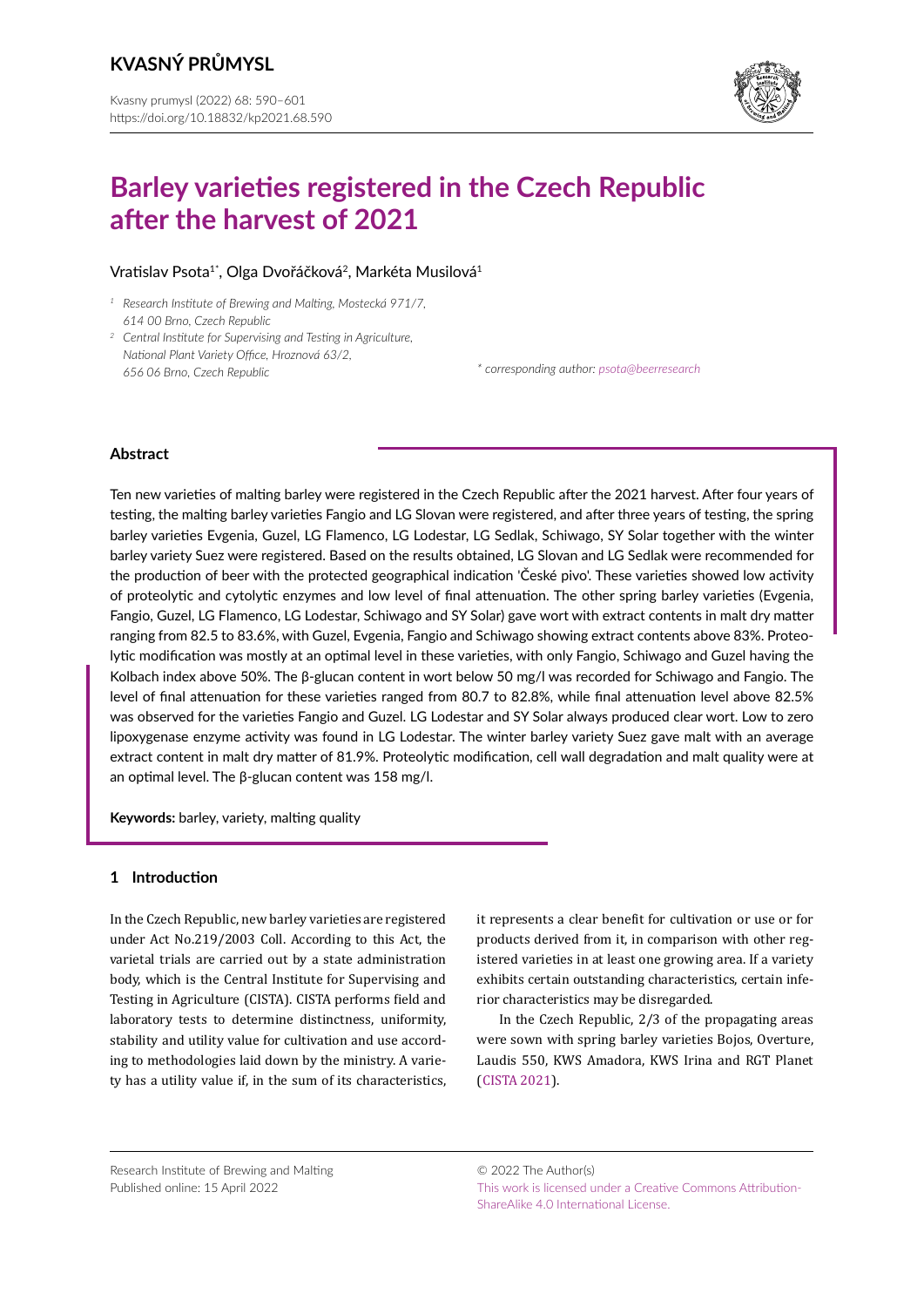## **2 Material and methods**

In the present study, the malting quality of spring barley varieties Fangio, LG Slovan, Evgenia, Guzel, LG Flamenco, LG Lodestar, LG Sedlak, Schiwago, SY Solar and winter barley variety Suez was evaluated ([Table 1\)](#page-1-0). Seed samples (grain fraction over 2.5 mm) were supplied by CISTA. The barley varieties were assessed according to the Methodology of Barley Utility Value (Dvořáčková, 2019).

## **Selection of testing sites**

Each year, grain samples of standard varieties are collected from the testing sites. The basic characteristics of the testing sites are given in the Barley Year Book (Psota et al., 2021). The nitrogen content of the grain samples of the standard varieties is determined. From the four experimental sites where the grain of the standard varieties had the optimum nitrogen content (10.2–11.0%) (Psota and Kosař, 2002), grain samples of all varieties tested under the registration procedure were taken for subsequent microsampling.

#### <span id="page-1-0"></span>**Table 1** *Assortment of malting barley varieties registered afterthe harvest of 2021*

| Variety / Code     | Agent in the CR / Maintainer      |
|--------------------|-----------------------------------|
| spring barley      | malting varieties                 |
| Fangio             | <b>SOUFFLET AGRO a.s.</b>         |
| SC 9447 S2         | <b>SECOBRA Recherches</b>         |
| <b>LG Slovan</b>   | Limagrain Česká republika, s.r.o. |
| IGBHF4059          | <b>I IMAGRAIN FUROPE S.A.S.</b>   |
| Evgenia            | <b>SOUFFLET AGRO a.s.</b>         |
| SC 128-4I          | <b>SECOBRA Recherches</b>         |
| Guzel              | <b>SOUFFLET AGRO a.s.</b>         |
| SC 3523 U2         | <b>SECOBRA Recherches</b>         |
| <b>LG Flamenco</b> | Limagrain Česká republika, s.r.o. |
| IGBN16509-4        | <b>I IMAGRAIN FUROPE S.A.S.</b>   |
| <b>LG Lodestar</b> | Limagrain Česká republika, s.r.o. |
|                    | <b>I IMAGRAIN FUROPE S.A.S.</b>   |
| <b>LG Sedlak</b>   | Limagrain Česká republika, s.r.o. |
| <b>LGBHE4303</b>   | LIMAGRAIN EUROPE S.A.S.           |
| Schiwago           | SAATEN - UNION CZ s.r.o.          |
| NORD 17/2610       | <b>NORDSAAT Saatzucht GmbH</b>    |
| SY Solar           | Syngenta Czech s.r.o.             |
| SY 417021          | Syngenta Crop Protection AG       |
| winter barley      | malting varieties                 |
| Suez               | SAATBAU ČESKÁ REPUBLIKA s.r.o.    |
| <b>SZD U1232</b>   | Saatzucht Donau Ges.m.b.H. & CoKG |

## **Malting and malt analyses**

The malting quality of the varieties Fangio and LG Slovan was evaluated based on the analyses of 16 malt samples obtained between 2018 and 2021. The malting quality of the spring barley varieties Evgenia, Guzel, LG Flamenco, LG Lodestar, LG Sedlak, Schiwago, SY Solar and winter barley Suez was evaluated based on 12 malt samples obtained between 2019 and 2021.

Grain samples (0.5 kg) were malted in the micro-malting plant (KVM Czech Republic). The method traditionally used at the Research Institute of Brewing and Malting, which is almost identical with the method described in [MEBAK \(2011\),](#page-11-1) was employed for laboratory malting. The grain fraction over 2.5 mm was malted.

Steeping was conducted in a steeping box. The length of steep was 5 hours and a 19-hour air rest on the first day, then 4 hours and a 20-hour air rest on the second day followed. On the third day, the water content was adjusted to 45% by steeping or spraying. The temperature of both water and air was maintained at 14.0 °C. After 72 hours in the steeping box, the germinated barley was transferred into the germination box.

Germination in the germination box also lasted 72 hours. During germination, the grain was manually turned over. The temperature during germination was 14.0 °C. The total time of steeping and germination was 144 hours.

Kilning was performed in a single-floor electrically heated kiln. The total kilning time was 22 hours, free-drying stage was carried out at 55 °C for 12 hours. During the forced drying stage, the temperature gradually increased to 75 °C over a 6-hour-period, during the last 4 hours of the curing stage, the temperature was 80 °C.

The characteristics given in the Malting Quality Index (MQI) (Psota and Kosař, 2002) and in the application for the protected geographical indication (PGI) 'České pivo' [\(Commission Regulation, 2008\)](#page-11-2) were determined in the malt produced. The lipoxygenase (LOX) activity was determined in the malt of the LG Lodestar variety (Barone et al., 1999). The malting quality was determined according to the methods described in [MEBAK \(2011\)](#page-11-1) and [EBC](#page-11-3) [Analysis Committee \(2010\)](#page-11-3). The methods used are listed in Table 2.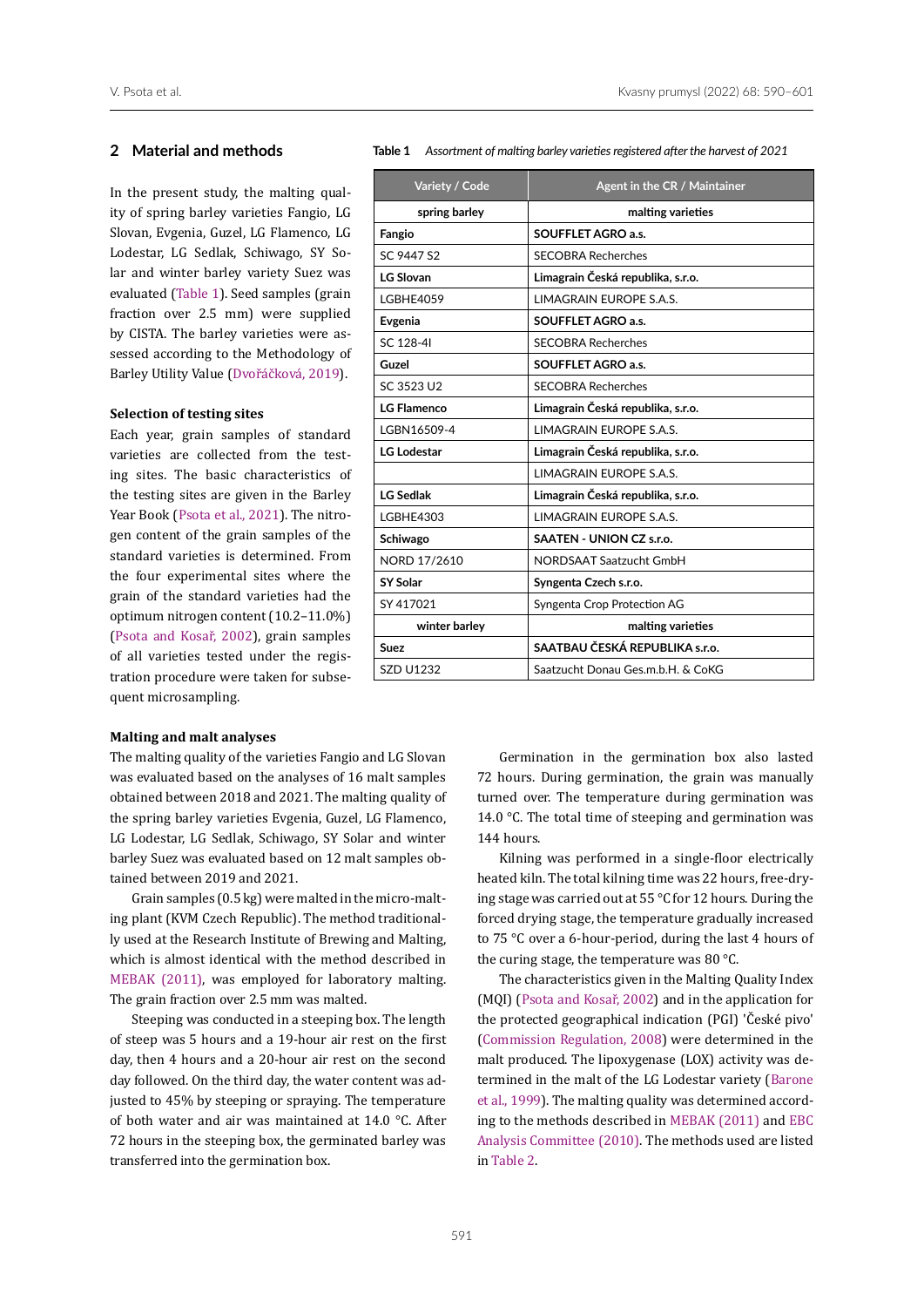#### **Agronomic characteristics**

The agronomic characteristics of spring barley varieties Evgenia, Guzel, LG Flamenco, LG Lodestar, LG Sedlak, Schiwago, SY Solar were assessed based on the results obtained from trials carried out in 2019–2021. For the character grain yield and grain yield over 2.5 mm, an average of 9 trials were included in a maize testing area, 19 in a sugar-beet testing and cereal testing areas, and 7 trials in a potato testing area. The agronomic characteristics of the spring barley varieties Fangio and LG Slovan were obtained based on results from 2018–2021. The average included yields from 11 trials in a maize testing area, 26 trials in sugar-beet and cereal testing areas and 8 trials in a potato testing area. The yield of the winter variety Suez was assessed from 21 trials conducted in 2019–2021.

#### **The assessed agronomic characteristics:**

• Yield of grain at the standard 14% moisture content. Yield of grain and yield of grain over 2.5 mm in spring barley in terms of the response of the varieties to the soil and weather conditions and suitability of the use of grain for malting are assessed within the testing areas (maize testing area, sugar-beet testing and cereal testing areas, potato and forge testing areas) (Psota et al., 2021).

For winter barley, yield of grain and yield of grain over 2.5 mm of two-row and six-row varieties are assessed separately and are not classified according to the areas due to the nature of the crop and varietal responses.

- Agronomic data (time to heading, maturity, straw length, resistance to lodging).
- Resistance to diseases, such as powdery mildew of barley (*Blumeria graminis*), leaf rust of barley (*Puccinia hordei*), the complex of leaf spots (*Pyrenophora teres*), scald of barley (*Rhynchosporium secalis*), head blight of barley (*Fusarium graminearum, Fusarium culmorum, Microdochium nivale*, etc.) and physiological leaf spots of barley (non-specific leaf spots).
- Grain quality parameters (thousand grain weight and sieving test).

The experiments were established in two variants: untreated and treated.

## **N – untreated variant:**

- Seed treatment effective against loose smut of barley (*Ustilago nuda*), stripe disease of barley (*Drechslera graminea*), complex of leaf spots (*primary infection*),
- Basic dosage of nitrogen,
- Without fungicidal treatment.

#### **T – treated variant:**

- Seed treatment effective against loose smut of barley (*Ustilago nuda*), stripe disease of barley (*Drechslera graminea*), complex of leaf spots (primary infection),
- Basic dosage of nitrogen,
- Fungicide against take-all of barley (*Gaeumannomyces graminis*) (as necessary) and against leaf and ear diseases (first treatment to the end of shooting, second treatment at the beginning of ear heading and before anthesis).

Depending on the pre-crop and location, the total nitrogen dosage ranged between 20 and 70 kg of pure nutrients per hectare for spring barley and between 30 and 100 kg for winter barley. In the treated variant of winter barley, the regenerative nitrogen dosage was increased by 20 kg.

# **3 Results**

The results of malt quality of the spring barley varieties Fangio, LG Slovan, Evgenia, Guzel, LG Flamenco, LG Lodestar, LG Sedlak, Schiwago, SY Solar and the winter barley variety Suez are summarised in [Tables 2a,](#page-3-0) [2b,](#page-4-0) [2c.](#page-5-0) Important agronomic properties are given in [Tables 3](#page-6-0) and [4.](#page-7-0)

The newly registered spring barley variety Fangio, monitored for 4 years, had a similar malting quality as the standard variety KWS Amadora. The LG Slovan variety recommended for the production of beer with the PGI 'České pivo' ([European Committee of the Regions, 2008\)](#page-11-2) had a better malting quality than the standard variety Laudis 550. Over the same period, LG Slovan showed a higher value of extract content in dry malt.

The newly registered spring barley varieties Evgenia, SY Solar as well as LG Flamengo and LG Lodestar monitored for 3 years had very similar malting quality as the standard variety KWS Amadora. In addition, LG Lodestar showed reduced lypoxygenase activity. The varieties Schiwago and Guzel had a significant proteolytic enzyme activity. They were also similar to the standard variety KWS Amadora in other respects. The LG Sedlak variety recommended for the production of beer with the PGI 'České pivo' had a better malting quality than the standard Laudis 550 variety. Over the same period, LG Sedlak had a higher value of extract content in malt dry matter and a higher level of final attenuation, but significantly higher β-glucan content in the wort.

The newly registered winter barley variety Suez showed a significantly better malting quality than the comparative winter barley variety KWS Ariane, especially in terms of cytolytic and proteolytic modification. The Suez variety also had a higher level of extractability and fermentability.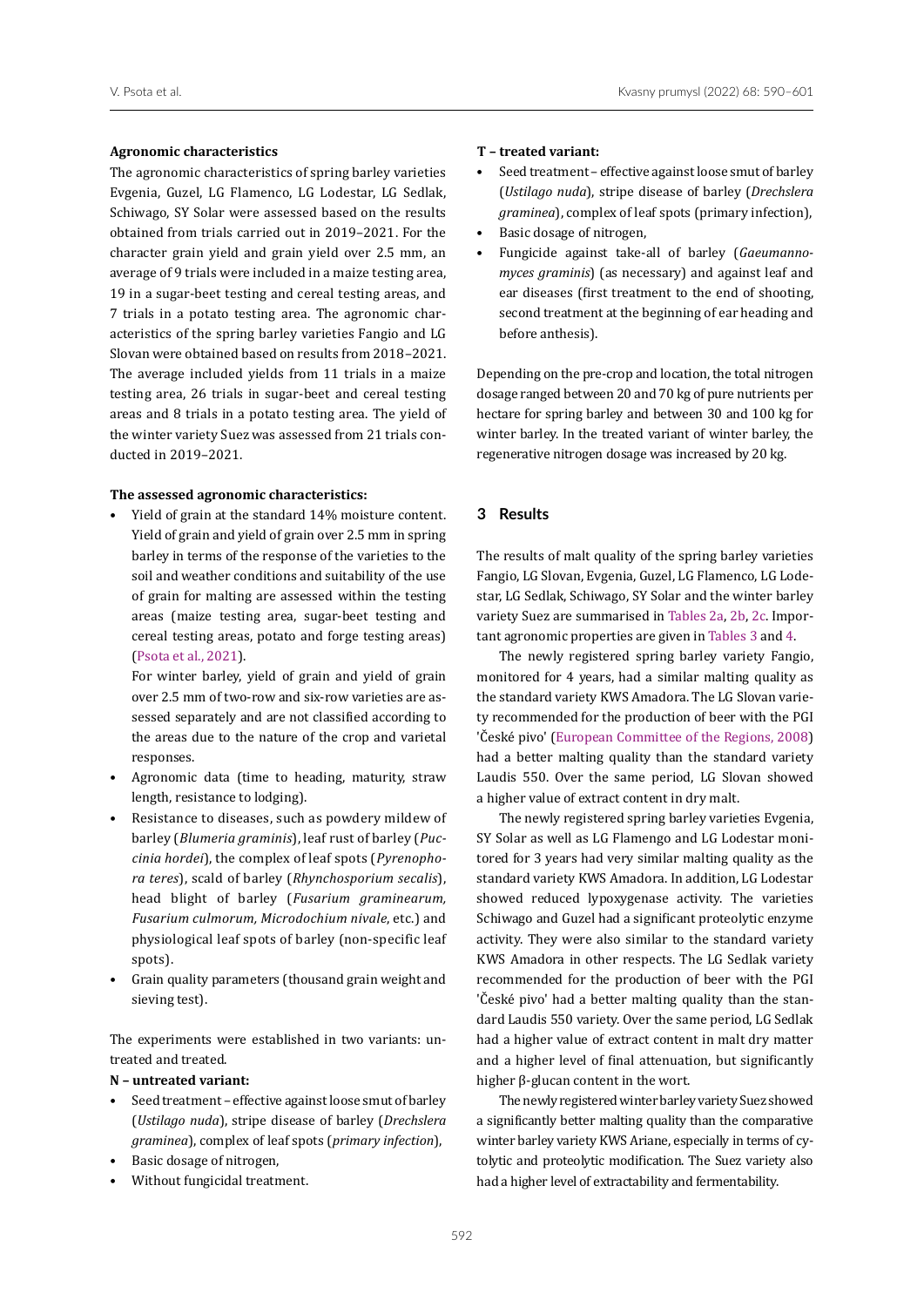#### <span id="page-3-0"></span>**Table 2a** *Barley grain and malt analyses*

|                                                   |             |                            | <b>Spring Barley (2018-2021)</b> |                       |                      |                                                                          |                      |  |  |  |
|---------------------------------------------------|-------------|----------------------------|----------------------------------|-----------------------|----------------------|--------------------------------------------------------------------------|----------------------|--|--|--|
| <b>Methods</b>                                    | <b>Unit</b> | <b>References</b>          | <b>KWS Amadora</b><br>s          | <b>KWS Irina</b><br>s | Laudis 550<br>s      | Fangio                                                                   | <b>LG Slovan</b>     |  |  |  |
|                                                   |             |                            | $\overline{x} \pm s$             | $\overline{x} \pm s$  | $\overline{x} \pm s$ | $x \pm s$                                                                | $\overline{x} \pm s$ |  |  |  |
| Protein content of barley (factor 6.25)           | %           | <b>EBC 2010</b>            | $10.5 \pm 0.7$                   | $10.5 \pm 0.8$        | $11.5 \pm 0.5$       | $10.3 \pm 0.6$                                                           | $11.1 \pm 0.8$       |  |  |  |
| Starch content of barley                          | %           | <b>NIR</b>                 | $63.9 \pm 0.9$                   | $63.8 \pm 1.1$        | $63.6 \pm 1.2$       | $63.9 \pm 1.0$                                                           | $64.1 \pm 1.3$       |  |  |  |
| <b>Bulk density</b>                               | g/l         | <b>MEBAK 2011</b>          | $64.7 \pm 2.8$                   | $63.2 \pm 2.5$        | $68.7 \pm 1.3$       | 63.0 $\pm$ 3.3                                                           | $64.6 \pm 2.9$       |  |  |  |
| Degree of steeping 1                              | %           |                            | $32.5 \pm 1.6$                   | $34.3 \pm 1.4$        | $32.6 \pm 1.1$       | $33.6 \pm 1.7$                                                           | $33.8 \pm 1.7$       |  |  |  |
| Degree of steeping 2                              | $\%$        |                            | $40.3 \pm 1.8$                   | $42.2 \pm 1.4$        | $40.0 \pm 1.0$       | $41.6 \pm 1.9$                                                           | $41.5 \pm 1.7$       |  |  |  |
| Malt yield d. m.                                  | %           | Briggs 1998                | $90.6 \pm 0.9$                   | $90.3 \pm 0.8$        | $91.1 \pm 0.8$       | $90.9 \pm 0.9$                                                           | $90.4 \pm 0.5$       |  |  |  |
| Respiration losses d. m.                          | %           | Briggs 1998                | $4.8 \pm 0.6$                    | $4.9 \pm 0.5$         | $4.2 \pm 0.5$        | $4.5 \pm 0.5$                                                            | $4.4 \pm 0.4$        |  |  |  |
| Rootlet losses d. m.                              | %           | Briggs 1998                | $4.6 \pm 0.4$                    | $4.8 \pm 0.5$         | $4.6 \pm 0.4$        | $4.6 \pm 0.7$                                                            | $5.2 \pm 0.4$        |  |  |  |
| Extract of malt, congress mash                    | %           | <b>EBC 2010</b>            | $83.6 \pm 0.9$                   | $82.5 \pm 1.5$        | $81.8 \pm 0.8$       | $83.4 \pm 1.2$                                                           | $82.9 \pm 1.2$       |  |  |  |
| VZ 45 °C                                          | %           | <b>MEBAK 2011</b>          | $52.2 \pm 5.0$                   | $44.7 \pm 4.7$        | $40.5 \pm 4.3$       | $54.2 \pm 3.4$                                                           | $38.8 \pm 3.4$       |  |  |  |
| Kolbach index                                     | %           | <b>EBC 2010</b>            | $51.9 \pm 5.8$                   | $46.2 \pm 3.2$        | $41.2 \pm 2.3$       | $51.6 \pm 3.0$                                                           | $42.0 \pm 2.7$       |  |  |  |
| Diastatic power                                   | <b>WK</b>   | <b>EBC 2010</b>            | $403 \pm 48$                     | $328 \pm 35$          | $338 \pm 42$         | $402 \pm 49$                                                             | $294 \pm 37$         |  |  |  |
| Apparent final attenuation                        | %           | <b>EBC 2010</b>            | $82.6 \pm 0.7$                   | $81.4 \pm 0.9$        | $79.3 \pm 1.8$       | $82.7 \pm 0.6$                                                           | $79.3 \pm 1.3$       |  |  |  |
| Friability                                        | %           | <b>EBC 2010</b>            | $96 \pm 3$                       | $81 \pm 6$            | $78 \pm 5$           | $96 \pm 2$                                                               | $80 \pm 7$           |  |  |  |
| β-glucan content of malt, SFA                     | mg/l        | <b>EBC 2010</b>            | $42 \pm 15$                      | $211 \pm 61$          | $217 \pm 63$         | $48 \pm 22$                                                              | $200 \pm 56$         |  |  |  |
| Protein content of malt (factor 6.25)             | %           | <b>EBC 2010</b>            | $9.8 \pm 0.7$                    | $9.9 \pm 0.9$         | $11.0 \pm 0.6$       | $9.8 \pm 0.6$                                                            | $10.4 \pm 0.8$       |  |  |  |
| Total nitrogen of malt, Kjeldahl method           | %           | <b>EBC 2010</b>            | $1.57 \pm 0.12$                  | $1.58 \pm 0.15$       | $1.76 \pm 0.09$      | $1.57 \pm 0.10$                                                          | $1.66 \pm 0.13$      |  |  |  |
| Soluble nitrogen of wort, Kjeldahl method         | mg/l        | <b>EBC 2010</b>            | $934 \pm 78$                     | $826 \pm 60$          | $839 \pm 61$         | $924 \pm 65$                                                             | $805 \pm 71$         |  |  |  |
| Soluble nitrogen of wort, Kjeldahl method         | mg/100g     | <b>EBC 2010</b>            | $834 \pm 68$                     | $737 \pm 52$          | $748 \pm 54$         | $823 \pm 57$                                                             |                      |  |  |  |
| Soluble nitrogen of malt, Kjeldahl method         | $\%$        | <b>EBC 2010</b>            | $5.2 \pm 0.4$                    | $4.6 \pm 0.3$         | $4.7 \pm 0.3$        | $5.1 \pm 0.4$                                                            | $4.5 \pm 0.4$        |  |  |  |
| Viscosity of laboratory wort from malt            | mPa.s       | <b>EBC 2010</b>            | $1.43 \pm 0.03$                  | $1.46 \pm 0.02$       | $1.48 \pm 0.03$      | $1.42 \pm 0.02$                                                          | $1.48 \pm 0.03$      |  |  |  |
| Colour of malt, visual method                     | EBC         | <b>EBC 2010</b>            | $4.0 \pm 0.5$                    | $3.5 \pm 0.5$         | $3.0 \pm 0.5$        | $3.9 \pm 0.5$                                                            | $3.4 \pm 0.5$        |  |  |  |
| Saccharification time                             | min         | <b>EBC 2010</b>            | $10.0 \pm 0.0$                   | $10.0 \pm 1.0$        | $11.0 \pm 1.0$       | $10.0 \pm 1.0$                                                           | $11.0 \pm 1.0$       |  |  |  |
| <b>Glassy corns</b>                               | %           | <b>EBC 2010</b>            | $0.1 \pm 0.1$                    | $0.3 \pm 0.2$         | $0.4 \pm 0.5$        | $0.1 \pm 0.1$                                                            | $0.5 \pm 0.4$        |  |  |  |
| Partly unmodified grains                          | %           | <b>EBC 2010</b>            | $0.4 \pm 0.5$                    | $2.7 \pm 2.3$         | $4.3 \pm 3.2$        | $0.3 \pm 0.3$                                                            | $4.1 \pm 3.5$        |  |  |  |
| Homogeneity (by friabilimeter)                    | %           | Baxter,<br>O'Farrell, 1983 | $99.6 \pm 0.5$                   | $97.3 \pm 2.3$        | $95.7 \pm 3.2$       | $99.7 \pm 0.3$                                                           | $95.9 \pm 3.5$       |  |  |  |
| Appearance (clarity) of wort                      |             | <b>MEBAK 2011</b>          | $1.00 \pm 0.00$                  | $1.00 \pm 0.00$       | $1.13 \pm 0.34$      | $1.19 \pm 0.54$                                                          | $1.19 \pm 0.40$      |  |  |  |
| Haze of wort (90°)                                | EBC         | <b>EBC 2010</b>            | $0.89 \pm 0.38$                  | $0.77 \pm 0.19$       | $1.06 \pm 0.64$      | $1.32 \pm 1.32$                                                          | $1.53 \pm 1.17$      |  |  |  |
| Haze of wort (12°)                                | EBC         | <b>EBC 2010</b>            | $1.10 \pm 0.56$                  | $0.87 \pm 0.26$       | $1.06 \pm 0.44$      | $1.47 \pm 1.35$                                                          | $1.51 \pm 0.95$      |  |  |  |
| Total polyphenols in wort                         | mg/l        | <b>EBC 2010</b>            | $89 \pm 24$                      | $87 \pm 19$           | $59 \pm 17$          | $78 \pm 18$                                                              | $69 \pm 14$          |  |  |  |
| Free amino nitrogen                               | mg/l        | <b>EBC 2010</b>            | $223 \pm 23$                     | $192 \pm 18$          | $182 \pm 19$         | $221 \pm 19$                                                             | $175 \pm 19$         |  |  |  |
| Free amino nitrogen                               | mg/100g     | <b>EBC 2010</b>            | $200 \pm 20$                     | $172 \pm 15$          | $162 \pm 17$         | $197 \pm 17$                                                             | $156 \pm 17$         |  |  |  |
| $\bar{x}$ = mean<br>s = sample standard deviation |             |                            | $S =$ standard varieties         |                       | Wort clarity         | $1 = clear$<br>$2$ = weakly opalizing<br>$3 =$ opalizing<br>$4 =$ cloudy |                      |  |  |  |

**Fangio** is a variety bred in France. At the optimal content of protein (10.3%) in the non-malted grain, it gave the optimal level of the amylolytic modification (extract content in malt dry matter 83.4%, diastatic power 402 WK). Intensity of proteolytic modification was strong (Kolbach index 51.6%). The strong proteolysis was accompanied by higher values of relative extract

at 45 °C (54.2%) and wort colour (3.9 EBC). Cytolytic modification was at the optimal level (friability 96%, β-glucan in wort 48 mg/l). Wort composition was also good (apparent final attenuation 82.7%) and the wort in most cases was clear. The advantages of Fangio are, besides the high quality of the wort, the rapid degradation of the cell walls and the low β-glucan con-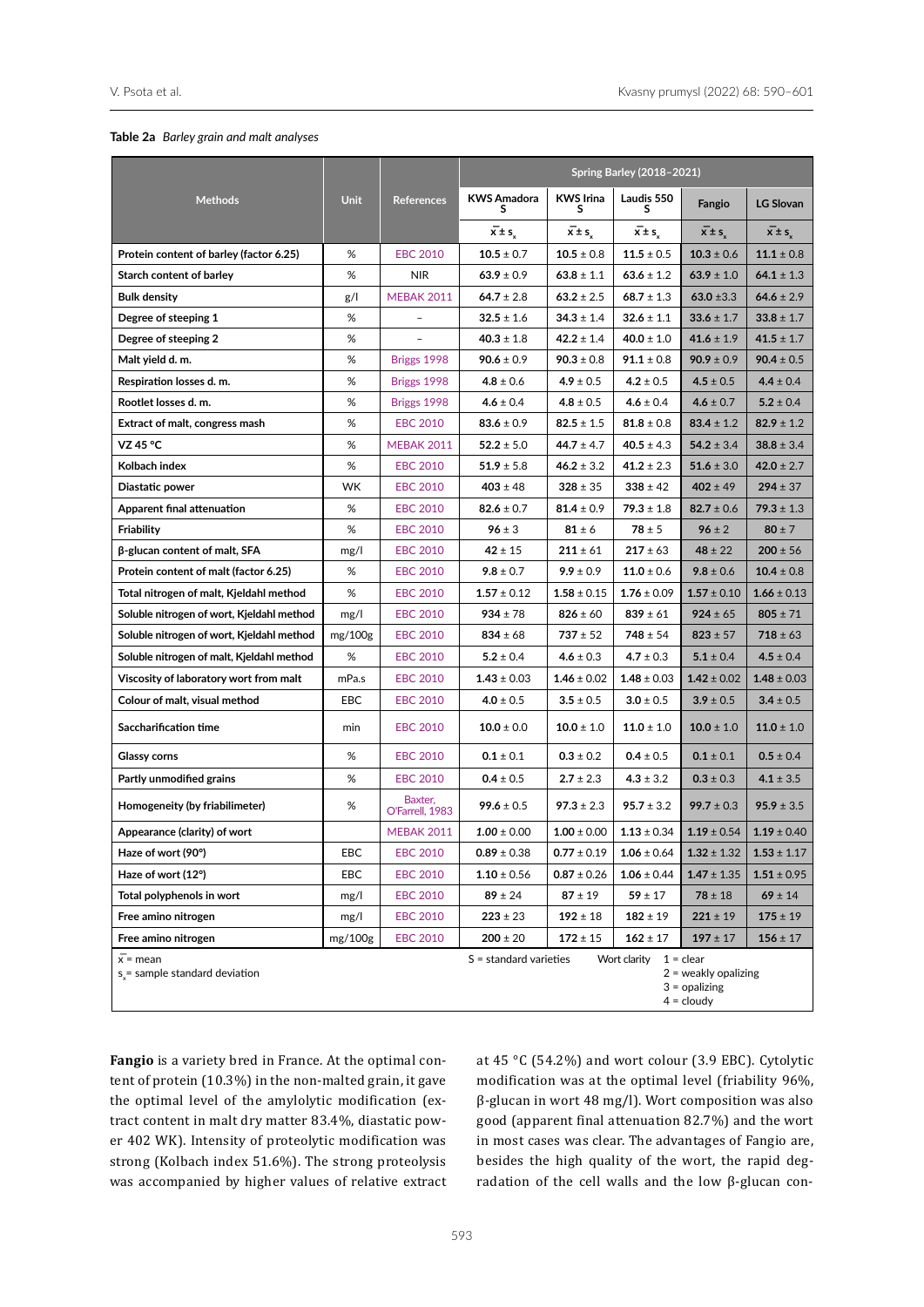<span id="page-4-0"></span>

| סמחוואים                     |
|------------------------------|
| i<br>S                       |
| and<br>grall                 |
| היים ל                       |
| ÷<br>$\frac{1}{2}$<br>č<br>Ξ |

| Table 2b Barley grain and malt analyses   |                              |                            |                                    |                                  |                         |                        |                      |                           |                      |                                    |                                    |                         |
|-------------------------------------------|------------------------------|----------------------------|------------------------------------|----------------------------------|-------------------------|------------------------|----------------------|---------------------------|----------------------|------------------------------------|------------------------------------|-------------------------|
|                                           |                              |                            |                                    |                                  |                         |                        |                      | Spring Barley (2019-2021) |                      |                                    |                                    |                         |
| Methods                                   | $\tilde{\tilde{\mathbf{5}}}$ | References                 | KWS Amadora                        | KWS Irina<br>S                   | Laudis 550              | Evgenia                | Guzel                | LG Flamenco               | LG Lodestar          | LG Sedlak                          | Schiwago                           | SY Solar                |
|                                           |                              |                            | $\overline{x}$ is $\overline{s}$ , | $\overline{x} \pm s$             | $\bar{x} \pm s$         | $\overline{x} \pm s$   | $\overline{x} \pm s$ | $\overline{x} \pm s$      | $\overline{x} \pm s$ | $\overline{x}$ is $\overline{s}$ , | $\overline{x}$ is $\overline{s}$ , | $\overline{x}$ is $s_x$ |
| Protein content of barley (factor 6.25)   | ৯ৎ                           | <b>EBC 2010</b>            | $10.5 \pm 0.7$                     | $10.6 \pm 0.7$                   | $\textbf{11.5} \pm 0.5$ | $10.5 \pm 1.0$         | $10.6 \pm 1.0$       | $10.3 \pm 1.1$            | $10.7 \pm 0.8$       | $11.0 \pm 1.1$                     | $10.5 \pm 1.1$                     | $10.3 \pm 1.2$          |
| Starch content of barley                  | ৯ৎ                           | $\stackrel{\cong}{\equiv}$ | $63.9 \pm 1.1$                     | $63.8 \pm 1.2$                   | $63.7 \pm 1.4$          | $64.1 \pm 0.7$         | $63.8 \pm 1.1$       | $64.4 \pm 1.4$            | $64.2 \pm 1.0$       | $63.7 \pm 1.4$                     | $64.3 \pm 1.2$                     | $64.3 \pm 1.3$          |
| Bulk density                              | $\geqslant$                  | MEBAK 2011                 | $63.6 \pm 2.2$                     | $62.2 \pm 1.9$                   | $68.3 \pm 1.3$          | $63.2 \pm 2.7$         | $62.6 \pm 3.8$       | $62.8 \pm 2.4$            | $62.1 \pm 3.9$       | $65.2 \pm 2.5$                     | $62.2 \pm 2.9$                     | $62.2 \pm 3.1$          |
| Degree of steeping 1                      | ৯ৎ                           |                            | $33.1 \pm 1.4$                     | $34.8 \pm 1.2$                   | $\textbf{32.9} \pm 1.0$ | $33.7 \pm 1.0$         | $34.3 \pm 1.1$       | $33.9 \pm 1.2$            | $34.6 \pm 1.4$       | $33.6 \pm 1.2$                     | $33.6 \pm 1.2$                     | $34.3 \pm 1.4$          |
| Degree of steeping 2                      | ৯ৎ                           |                            | $40.9 \pm 1.7$                     | $42.6 \pm 1.3$                   | $40.3 \pm 0.9$          | $41.4 \pm 1.3$         | $42.1 \pm 1.4$       | $41.4 \pm 1.3$            | $42.3 \pm 1.6$       | $41.3 \pm 1.2$                     | $41.6 \pm 1.5$                     | $42.2 \pm 1.6$          |
| Maltyield d.m.                            | ৯ৎ                           | Briggs 1998                | $90.7 \pm 0.8$                     | $90.5 \pm 0.7$                   | $91.2 \pm 0.8$          | $90.6 \pm 0.8$         | $90.3 \pm 1.0$       | $91.9 \pm 0.7$            | $90.1 \pm 0.7$       | $91.2 \pm 0.7$                     | $91.3 \pm 0.6$                     | $91.3 \pm 1.0$          |
| Respiration losses d.m.                   | ৯ৎ                           | Briggs 1998                | $4.7 \pm 0.5$                      | $4.7 \pm 0.3$                    | $4.2 \pm 0.4$           | $4.4 \pm 0.6$          | $4.7 \pm 0.7$        | $4.0 \pm 0.5$             | $4.8 \pm 0.5$        | $4.0 \pm 0.5$                      | $4.5 \pm 0.4$                      | $4.2 \pm 0.5$           |
| Rootlet losses d.m.                       | $\%$                         | Briggs 1998                | $4.6 \pm 0.4$                      | $4.8 \pm 0.5$                    | $4.6 \pm 0.5$           | $5.0 \pm 0.6$          | $5.0\pm0.5$          | $4.1 \pm 0.5$             | $5.2 \pm 0.6$        | $4.8 \pm 0.4$                      | $4.2 \pm 0.4$                      | $4.5 \pm 0.5$           |
| Extract of malt, congress mash            | ৯ৎ                           | EBC 2010                   | $83.3 \pm 0.8$                     | $82.1 \pm 1.3$                   | $81.7 \pm 0.7$          | $83.2 \pm 1.4$         | $83.0 \pm 1.3$       | $82.9 \pm 1.5$            | $82.5 \pm 1.8$       | $82.3 \pm 1.3$                     | $83.6 \pm 1.3$                     | $82.6 \pm 1.5$          |
| VZ45°C                                    | ৯ৎ                           | <b>MEBAK 2011</b>          | $52.3 \pm 5.5$                     | $44.7 \pm 5.1$                   | 40.7 ± 4.4              | $47.9 \pm 3.4$         | $53.6 \pm 3.5$       | $48.3 \pm 3.0$            | $45.4 \pm 3.2$       | $41.1 \pm 3.1$                     | $54.3 \pm 4.1$                     | $46.1 \pm 3.6$          |
| Kolbach index                             | X                            | <b>EBC 2010</b>            | $51.5 \pm 2.2$                     | $45.3 \pm 2.0$                   | $40.5 \pm 1.6$          | $48.1 \pm 2.8$         | $53.2 \pm 2.9$       | $47.7 \pm 2.9$            | $44.3 \pm 2.2$       | $39.5 \pm 2.3$                     | $51.6 \pm 2.8$                     | $45.6 \pm 3.4$          |
| Diastatic power                           | ŠК                           | EBC 2010                   | $397 \pm 52$                       | $320 \pm 35$                     | $328 \pm 41$            | $359 \pm 55$           | $409 \pm 62$         | $309 \pm 53$              | $302 \pm 49$         | $273 \pm 36$                       | $407 \pm 54$                       | $313 \pm 45$            |
| Apparent final attenuation                | ৯ৎ                           | EBC 2010                   | $82.6 \pm 0.6$                     | $81.1 \pm 0.8$                   | $78.8 \pm 1.8$          | $81.5 \pm 0.9$         | $82.8 \pm 0.7$       | $80.7 \pm 0.8$            | $81.6 \pm 0.9$       | $79.7 \pm 0.6$                     | $81.8 \pm 0.8$                     | $81.6 \pm 1.1$          |
| Friability                                | $\%$                         | <b>EBC 2010</b>            | $96 \pm 3$                         | $60 \pm 6$                       | $78 \pm 5$              | $87 \pm 7$             | $93 \pm 5$           | $86 \pm 7$                | $7 + 68$             | $80 \pm 7$                         | $96 \pm 4$                         | $88 \pm 8$              |
| <b>B-glucan content of malt, SFA</b>      | mg/l                         | <b>EBC 2010</b>            | $41 \pm 17$                        | $222 \pm 66$                     | $\mathbf{219} \pm 68$   | $166 \pm 62$           | $71 \pm 37$          | $178 \pm 62$              | $151 \pm 48$         | $316 \pm 109$                      | $42 \pm 21$                        | $132 \pm 52$            |
| Protein content of malt (factor 6.25)     | $\%$                         | EBC 2010                   | $9.9 \pm 0.7$                      | $10.0 \pm 0.9$                   | $11.2 \pm 0.6$          | $9.9 \pm 1.0$          | $10.1 \pm 1.0$       | $9.7 \pm 1.2$             | $10.1 \pm 1.0$       | $10.6 \pm 1.1$                     | $9.9 \pm 1.1$                      | $9.6 \pm 1.2$           |
| Total nitrogen of malt, Kjeldahl method   | $\%$                         | <b>EBC 2010</b>            | $1.58 \pm 0.11$                    | $1.60 \pm 0.14$                  | $1.78 \pm 0.09$         | $1.59 \pm 0.16$        | $1.61 \pm 0.17$      | $1.55 \pm 0.19$           | $1.61 \pm 0.16$      | $1.69 \pm 0.17$                    | $\mathbf{1.59} \pm 0.18$           | $1.54 \pm 0.19$         |
| Soluble nitrogen of wort, Kjeldahl method | mg/1                         | <b>EBC 2010</b>            | $948 \pm 83$                       | $837 \pm 66$                     | $851 \pm 62$            | $881 \pm 61$           | $979 \pm 83$         | $852 \pm 71$              | $816 \pm 54$         | $788 \pm 64$                       | $941 \pm 95$                       | $812 \pm 76$            |
| Soluble nitrogen of wort, Kjeldahl method | mg/100g                      | EBC 2010                   | $845 \pm 73$                       | $746 \pm 58$                     | $758 \pm 55$            | $786 \pm 53$           | $874 \pm 74$         | $758 \pm 62$              | $727 \pm 48$         | $702 \pm 57$                       | $840 \pm 84$                       | $722 \pm 66$            |
| Soluble nitrogen of malt, Kjeldahl method | $\aleph$                     | EBC 2010                   | $5.3 \pm 0.5$                      | $4.7 \pm 0.3$                    | $4.7 \pm 0.3$           | $4.9 \pm 0.3$          | $5.5 \pm 0.5$        | $4.7 \pm 0.4$             | $4.5 \pm 0.3$        | $4.4 \pm 0.4$                      | $5.2 \pm 0.5$                      | $4.5 \pm 0.4$           |
| Viscosity of laboratory wort from malt    | mPa.s                        | <b>EBC 2010</b>            | $1.42 \pm 0.02$                    | $1.46 \pm 0.02$                  | $1.47 \pm 0.03$         | $1.44 \pm 0.03$        | $1.41 + 0.02$        | $1.45 \pm 0.03$           | $1.43 \pm 0.03$      | $1.48 \pm 0.04$                    | $1.42 \pm 0.02$                    | $1.44 \pm 0.02$         |
| Colour of malt, visual method             | EBC                          | EBC 2010                   | $4.2 \pm 0.4$                      | $3.6 \pm 0.5$                    | $3.0 \pm 0.6$           | $3.9 \pm 0.7$          | $4.0 \pm 0.4$        | $4.3 \pm 0.6$             | $3.2 \pm 0.6$        | $3.4 \pm 0.5$                      | $4.7 \pm 0.9$                      | $3.6 \pm 0.6$           |
| Saccharification time                     | $\frac{5}{5}$                | EBC 2010                   | $10.0 \pm 0.0$                     | $\textbf{11.0} \pm \textbf{1.0}$ | $11.0 \pm 1.0$          | $11.0 \pm 1.0$         | $10.0 \pm 0.0$       | $10.0 \pm 1.0$            | $10.0 \pm 0.0$       | $\textbf{11.0} \pm \textbf{1.0}$   | $10.0 \pm 1.0$                     | $10.0 \pm 1.0$          |
| Glassy corns                              | ৯ৎ                           | <b>EBC 2010</b>            | $0.1 \pm 0.1$                      | $0.3 \pm 0.3$                    | $0.5 \pm 0.5$           | $0.3 \pm 0.2$          | $0.1 \pm 0.1$        | $0.2 \pm 0.3$             | $0.3 \pm 0.2$        | $0.4 \pm 0.4$                      | $0.1 \pm 0.1$                      | $0.2 \pm 0.2$           |
| Partly unmodified grains                  | ৯ৎ                           | EBC 2010                   | $0.4 \pm 0.6$                      | $3.1 \pm 2.5$                    | $4.6 \pm 3.6$           | $2.2 \pm 1.6$          | $0.6 \pm 0.8$        | $1.6 \pm 1.6$             | $1.6 \pm 1.5$        | $3.7 \pm 3.4$                      | $0.2 \pm 0.3$                      | $1.3 \pm 1.1$           |
| Homogeneity (by friabilimeter)            | ৯                            | Baxter, O'Farrell<br>1983  | $9.6 \pm 0.6$                      | $96.9 \pm 2.5$                   | $95.4 \pm 3.6$          | $97.8 \pm 1.6$         | $99.4 \pm 0.8$       | $98.4 \pm 1.6$            | $98.4 \pm 1.5$       | $96.3 \pm 3.4$                     | $99.8 \pm 0.3$                     | $98.7 \pm 1.1$          |
| Appearance (clarity) of wort              |                              | MEBAK 2011                 | $1.00 \pm 0.00$                    | $00.04 \pm 0.00$<br>↤            | $1.17 \pm 0.39$         | $1.17 \pm 0.39$        | $1.58 \pm 0.90$      | $1.08 \pm 0.29$           | $1.00 \pm 0.00$      | $1.58 \pm 0.90$                    | $1.50 \pm 0.80$                    | $1.00 \pm 0.0$          |
| Haze of wort (90°)                        | EBC                          | <b>EBC 2010</b>            | $0.90 \pm 0.38$                    | $0.75 \pm 0.19$                  | $1.12 \pm 0.78$         | $0.99 \pm 0.81$        | $2.62 \pm 3.11$      | $1.06 \pm 0.39$           | $0.75 \pm 0.21$      | $2.41 \pm 2.28$                    | $2.21 \pm 2.14$                    | $0.84 \pm 0.21$         |
| Haze of wort (12°)                        | EBC                          | EBC 2010                   | $1.15 \pm 0.59$                    | $0.83 \pm 0.24$                  | $1.10 \pm 0.47$         | $1.11 \pm 0.84$        | $2.64 \pm 2.79$      | $1.15 \pm 0.52$           | $0.92 \pm 0.33$      | $2.26 \pm 1.77$                    | $2.43 \pm 2.16$                    | $0.89 \pm 0.22$         |
| Total polyphenols in wort                 | mg/1                         | EBC 2010                   | $87 \pm 26$                        | $85 \pm 21$                      | $60 \pm 17$             | $75 \pm 17$            | $75 \pm 17$          | $80 \pm 19$               | $71 \pm 16$          | $57 \pm 13$                        | $86 \pm 19$                        | $80 + 20$               |
| Free amino nitrogen                       | mg/1                         | EBC 2010                   | $228 \pm 24$                       | $195 \pm 19$                     | $\mathbf{185} \pm 20$   | $208 \pm 18$           | $237 \pm 25$         | $198 \pm 15$              | $182 \pm 13$         | $\textbf{171} \pm \textbf{17}$     | $228 \pm 27$                       | $184 \pm 17$            |
| Free amino nitrogen                       | mg/100g                      | <b>EBC 2010</b>            | $204 \pm 21$                       | $174 \pm 17$                     | $165 \pm 18$            | $186 \pm 16$           | $211 \pm 22$         | $177 \pm 13$              | $162 \pm 11$         | $153 \pm 15$                       | $203 \pm 24$                       | $164 \pm 14$            |
| $\bar{x}$ = mean                          |                              |                            | S = standard varieties             |                                  | Wort clarity            | $1 =$ clear            |                      | $3$ = opalizing           |                      |                                    |                                    |                         |
| $s_{x}$ = sample standard deviation       |                              |                            |                                    |                                  |                         | $2$ = weakly opalizing |                      | $4 =$ cloudy              |                      |                                    |                                    |                         |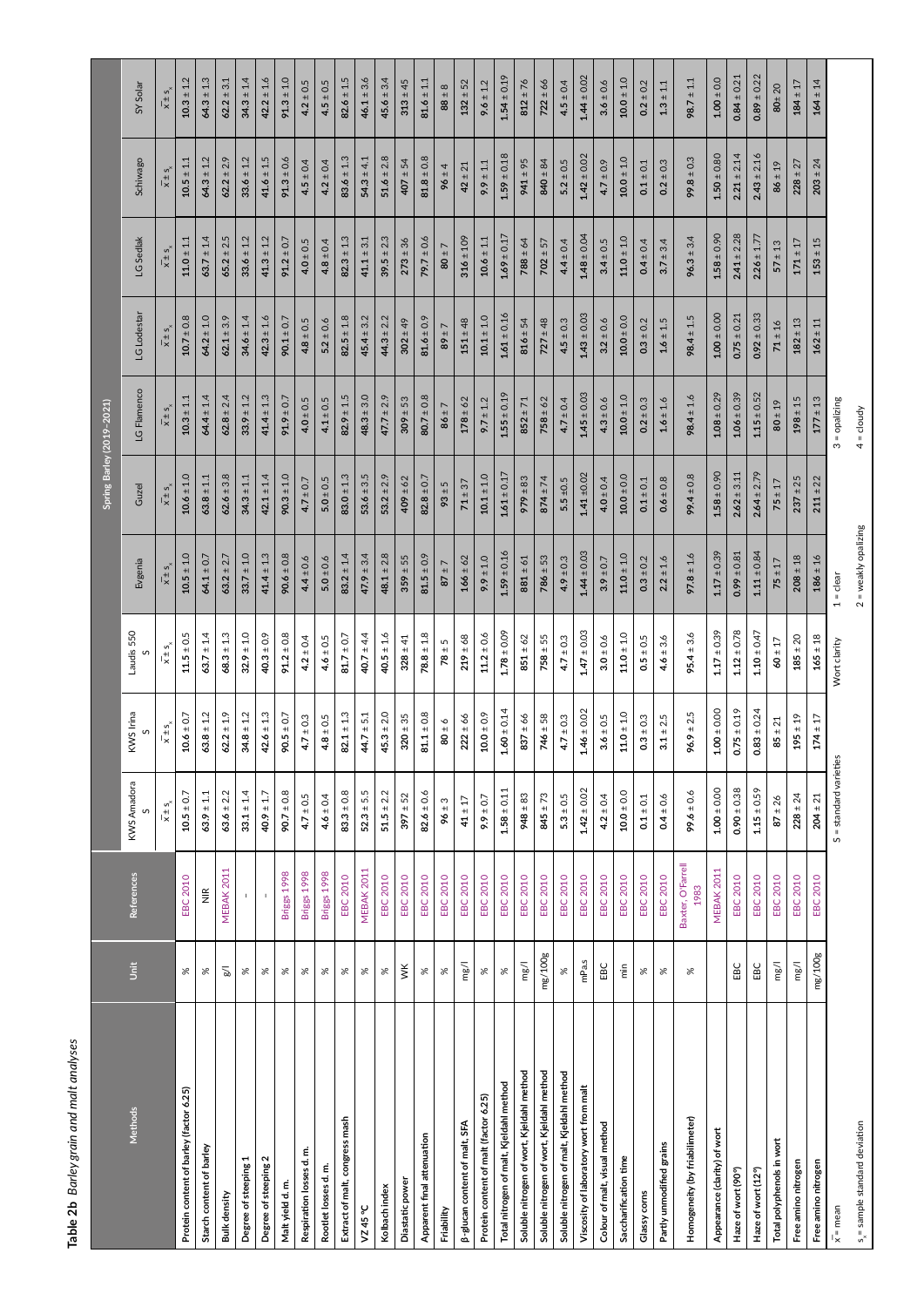#### <span id="page-5-0"></span>**Table 2c** *Barley grain and malt analyses*

|                                           |                        |                   |                                   | <b>Winter Barley (2019-2021)</b> |
|-------------------------------------------|------------------------|-------------------|-----------------------------------|----------------------------------|
| <b>Methods</b>                            | <b>Unit</b>            | <b>References</b> | <b>KWS Ariane</b><br>s            | <b>Suez</b>                      |
|                                           |                        |                   | $\overline{x} \pm s$ <sub>x</sub> | $\overline{x}$ ± s <sub>x</sub>  |
| Protein content of barley (factor 6.25)   | %                      | <b>EBC 2010</b>   | $11.2 \pm 1.0$                    | $10.3 \pm 0.9$                   |
| Starch content of barley                  | %                      | <b>NIR</b>        | $63.3 \pm 1.2$                    | $64.8 \pm 0.9$                   |
| <b>Bulk density</b>                       | g/                     | <b>MEBAK 2011</b> | $66.4 \pm 4.0$                    | $67.5 \pm 3.4$                   |
| Degree of steeping 1                      | %                      |                   | $32.5 \pm 1.6$                    | $31.7 \pm 1.4$                   |
| Degree of steeping 2                      | %                      |                   | $39.8 \pm 1.6$                    | $39.1 \pm 1.5$                   |
| Malt yield d. m.                          | %                      | Briggs 1998       | $91.3 \pm 0.9$                    | $91.4 \pm 0.3$                   |
| Respiration losses d. m.                  | %                      | Briggs 1998       | $4.1 \pm 0.6$                     | $4.0 \pm 0.2$                    |
| Rootlet losses d. m.                      | %                      | Briggs 1998       | $4.7 \pm 0.4$                     | $4.6 \pm 0.2$                    |
| Extract of malt, congress mash            | %                      | <b>EBC 2010</b>   | $80.5 \pm 2.0$                    | $81.9 \pm 1.8$                   |
| VZ 45 °C                                  | %                      | <b>MEBAK 2011</b> | $39.2 \pm 5.3$                    | $40.8 \pm 6.0$                   |
| Kolbach index                             | %                      | <b>EBC 2010</b>   | $44.6 \pm 4.7$                    | $45.1 \pm 4.8$                   |
| Diastatic power                           | <b>WK</b>              | <b>EBC 2010</b>   | $489 \pm 88$                      | $462 \pm 85$                     |
| Apparent final attenuation                | %                      | <b>EBC 2010</b>   | $81.7 \pm 1.2$                    | $82.4 \pm 0.9$                   |
| Friability                                | %                      | <b>EBC 2010</b>   | $83.8 \pm 5.2$                    | $86.2 \pm 6.2$                   |
| $\beta$ -glucan content of malt, SFA      | mg/l                   | <b>EBC 2010</b>   | $164 \pm 77$                      | $158 \pm 59$                     |
| Protein content of malt (factor 6.25)     | %                      | <b>EBC 2010</b>   | $10.8 \pm 1.1$                    | $10.0 \pm 0.9$                   |
| Total nitrogen of malt, Kjeldahl method   | %                      | <b>EBC 2010</b>   | $1.73 \pm 0.18$                   | $1.60 \pm 0.15$                  |
| Soluble nitrogen of wort, Kjeldahl method | mg/l                   | <b>EBC 2010</b>   | $859 \pm 67$                      | $802 \pm 55$                     |
| Soluble nitrogen of wort, Kjeldahl method | mg/100g                | <b>EBC 2010</b>   | $766 \pm 58$                      | $715 \pm 48$                     |
| Soluble nitrogen of malt, Kjeldahl method | %                      | <b>EBC 2010</b>   | $4.8 \pm 0.4$                     | $4.5 \pm 0.3$                    |
| Viscosity of laboratory wort from malt    | mPa.s                  | <b>EBC 2010</b>   | $1.48 \pm 0.03$                   | $1.49 \pm 0.03$                  |
| Colour of malt, visual method             | <b>EBC</b>             | <b>EBC 2010</b>   | $2.8 \pm 0.3$                     | $3.1 \pm 0.6$                    |
| Saccharification time                     | min                    | <b>EBC 2010</b>   | $10.0 \pm 1.0$                    | $10.0 \pm 0.0$                   |
| <b>Glassy corns</b>                       | %                      | <b>EBC 2010</b>   | $0.2 \pm 0.1$                     | $0.1 \pm 0.2$                    |
| Partly unmodified grains                  | %                      | <b>EBC 2010</b>   | $1.5 \pm 1.1$                     | $1.5 \pm 1.5$                    |
| Homogeneity (by friabilimeter)            | %                      |                   | $98.4 \pm 1.1$                    | $98.5 \pm 1.4$                   |
| Appearance (clarity) of wort              |                        | <b>MEBAK 2011</b> | $1.58 \pm 0.79$                   | $1.25 \pm 0.62$                  |
| Haze of wort (90°)                        | <b>EBC</b>             | <b>EBC 2010</b>   | $2.79 \pm 2.30$                   | $1.67 \pm 1.58$                  |
| Haze of wort (12°)                        | EBC                    | <b>EBC 2010</b>   | $2.74 \pm 2.11$                   | $1.74 \pm 1.46$                  |
| Total polyphenols in wort                 | mg/l                   | <b>EBC 2010</b>   | $86 \pm 16$                       | $95 \pm 24$                      |
| Free amino nitrogen                       | mg/l                   | <b>EBC 2010</b>   | $179 \pm 18$                      | $175 \pm 16$                     |
| Free amino nitrogen                       | mg/100g                | <b>EBC 2010</b>   | $165 \pm 13$                      | $159 \pm 17$                     |
| $\overline{x}$ = mean                     | $S =$ standard variety |                   | Wort clarity                      |                                  |
| s = sample standard deviation             |                        |                   | $1 = clear$                       | $2$ = weakly opalizing           |
|                                           |                        |                   | $3 =$ opalizing                   | $4 =$ cloudy                     |

tent of the wort, the higher soluble nitrogen content (924 mg/l) and the free amino nitrogen (FAN) content of the wort (221 mg/l). Thus, FAN accounted for 24% of the soluble nitrogen [\(Table 2a\)](#page-3-0).

Fangio is a malting, mid-early variety. The plants are medium high to high. The variety is medium to less resistant to lodging, medium resistant to stem breaking. It provides medium big to big grains and a medium high portion of sieving fractions over 2.5 mm. The variety is medium resistant to powdery mildew of barley on the leaf, medium resistant to leaf rust of barley, medium resistant to the complex of leaf spots, resistant to scald of barley, medium resistant to head blight of barley. The variety achieved a very high yield of grain over 2.5 mm in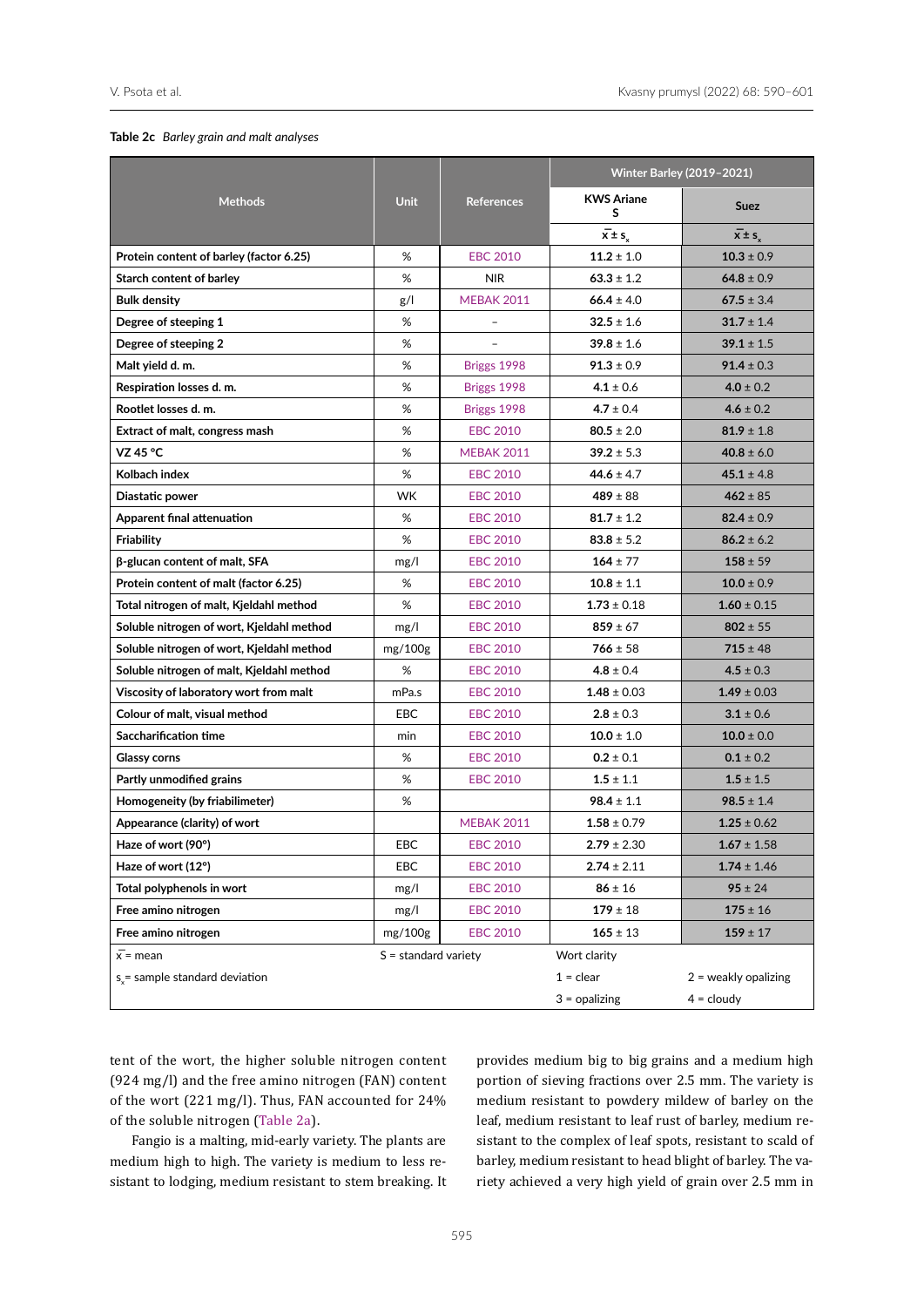<span id="page-6-0"></span>

| <b>Table 3</b> Important agronomic characters of spring barley |  |
|----------------------------------------------------------------|--|
|----------------------------------------------------------------|--|

|                                                                                             |          |                                   |              | 2018-2021                                |              |              |              |                                   |              |               |              |              | 2019-2021    |              |              |              |              |                 |              |
|---------------------------------------------------------------------------------------------|----------|-----------------------------------|--------------|------------------------------------------|--------------|--------------|--------------|-----------------------------------|--------------|---------------|--------------|--------------|--------------|--------------|--------------|--------------|--------------|-----------------|--------------|
|                                                                                             |          |                                   |              |                                          |              |              |              |                                   |              | spring barley |              |              |              |              |              |              |              |                 |              |
| <b>Variety</b>                                                                              | Intesity | Mean of the standard<br>varieties | KWS Amadora  | KWS Irina                                | Laudis 550   | Fangio       | LG Slovan    | Mean of the standard<br>varieties | Bente        | KWS Amadora   | KWS Irina    | Laudis 550   | Evgenia      | Guzel        | LG Flamenco  | LG Lodestar  | LG Sedlak    | <b>Schiwago</b> | SY Solar     |
| Grain yield (t/ha)                                                                          |          | t/ha                              | s            | S                                        | s            |              |              |                                   | S            | S             | S            | S            |              |              |              |              |              |                 |              |
| maize growing area                                                                          | Ν        | 6.39                              | 6.30         | 6.48                                     | 6.39         | 6.68         | 6.58         | 6.93                              | 7.32         | 6.81          | 6.83         | 6.74         | 7.59         | 7.33         | 7.69         | 7.10         | 7.20         | 7.42            | 7.32         |
|                                                                                             | T        | 6.70                              | 6.69         | 6.86                                     | 6.55         | 6.85         | 7.03         | 7.27                              | 7.92         | 7.04          | 7.21         | 6.90         | 7.79         | 7.86         | 7.95         | 7.26         | 7.61         | 7.78            | 7.96         |
| sugar beet and                                                                              | N        | 7.12                              | 7.09         | 7.25                                     | 7.01         | 7.50         | 7.34         | 7.43                              | 8.00         | 7.20          | 7.40         | 7.11         | 7.82         | 7.77         | 8.18         | 7.18         | 7.73         | 7.95            | 7.70         |
| cereal growing areas                                                                        | T        | 7.73                              | 7.78         | 7.87                                     | 7.54         | 8.11         | 7.81         | 7.97                              | 8.38         | 7.92          | 8.04         | 7.53         | 8.24         | 8.36         | 8.74         | 7.54         | 8.06         | 8.39            | 8.34         |
| potato and forage<br>growing areas                                                          | Ν<br>T.  | 6.50<br>7.59                      | 6.60<br>7.92 | 6.43<br>7.72                             | 6.46<br>7.14 | 6.69<br>8.12 | 6.56<br>7.61 | 6.61<br>7.81                      | 7.04<br>8.25 | 6.64<br>7.99  | 6.31<br>7.82 | 6.44<br>7.17 | 7.00<br>8.18 | 7.00<br>7.83 | 7.46<br>8.95 | 6.72<br>7.44 | 6.77<br>7.95 | 6.98<br>8.07    | 6.98<br>8.29 |
| Grain over 2.5 mm (t/ha)                                                                    |          |                                   |              |                                          |              |              |              |                                   |              |               |              |              |              |              |              |              |              |                 |              |
|                                                                                             | Ν        | 5.03                              | 5.06         | 4.68                                     | 5.34         | 5.09         | 5.26         | 5.61                              | 5.96         | 5.56          | 5.03         | 5.88         | 6.35         | 6.22         | 6.28         | 6.14         | 6.25         | 5.89            | 5.97         |
| maize growing area                                                                          | T        | 5.36                              | 5.45         | 5.19                                     | 5.44         | 5.44         | 5.80         | 6.11                              | 6.69         | 5.89          | 5.71         | 6.16         | 6.18         | 6.76         | 6.49         | 6.41         | 6.64         | 6.34            | 6.76         |
| sugar beet and                                                                              | И        | 6.07                              | 6.14         | 5.93                                     | 6.14         | 6.40         | 6.38         | 6.22                              | 6.90         | 6.00          | 5.90         | 6.09         | 6.63         | 6.72         | 6.94         | 6.31         | 6.82         | 6.67            | 6.57         |
| cereal growing areas                                                                        | T.       | 6.91                              | 7.03         | 6.84                                     | 6.85         | 7.21         | 7.05         | 7.03                              | 7.51         | 7.04          | 6.85         | 6.71         | 7.34         | 7.60         | 7.68         | 6.83         | 7.24         | 7.27            | 7.39         |
| potato and forage                                                                           | N        | 6.13                              | 6.30         | 5.96                                     | 6.14         | 6.36         | 6.03         | 6.16                              | 6.64         | 6.22          | 5.69         | 6.08         | 6.57         | 6.79         | 7.02         | 6.50         | 6.47         | 6.67            | 6.69         |
| growing areas                                                                               | T.       | 7.30                              | 7.65         | 7.35                                     | 6.89         | 7.91         | 7.16         | 7.55                              | 8.05         | 7.78          | 7.43         | 6.95         | 7.87         | 7.68         | 8.61         | 7.20         | 7.71         | 7.80            | 7.97         |
| Agronomic data                                                                              |          |                                   |              |                                          |              |              |              |                                   |              |               |              |              |              |              |              |              |              |                 |              |
| straw length (cm)                                                                           |          |                                   | 69           | 67                                       | 73           | 74           | 71           |                                   | 75           | 70            | 68           | 76           | 76           | 75           | 69           | 74           | 76           | 72              | 72           |
| earliness of ripening**                                                                     |          |                                   | 115          | 115                                      | 115          | 115          | 116          |                                   | 119          | 120           | 121          | 120          | 120          | 120          | 121          | 121          | 121          | 120             | 120          |
| standing power<br>(lodging resistance) (9-1)                                                |          |                                   | 4.7          | 6.9                                      | 6.1          | 5.5          | 6.1          |                                   | 6.7          | 5.3           | 7.1          | 6.3          | 5.9          | 5.5          | 6.4          | 5.4          | 6.8          | 6.3             | 6.0          |
| Resistance to diseases (9-1)                                                                |          |                                   |              |                                          |              |              |              |                                   |              |               |              |              |              |              |              |              |              |                 |              |
| powdery mildew<br>(Blumeria graminis)                                                       |          |                                   | 9.0          | 8.0                                      | 8.3          | 7.1          | 8.8          |                                   | 5.9          | 8.9           | 8.9          | 8.9          | 8.8          | 8.8          | 8.6          | 8.8          | 8.9          | 8.7             | 8.8          |
| leaf rust of barley<br>(Puccinia hordei)                                                    |          |                                   | 4.8          | 6.9                                      | 6.6          | 6.5          | 7.6          |                                   | 6.4          | 5.1           | 7.0          | 6.9          | 6.6          | 6.3          | 6.3          | 6.1          | 6.2          | 6.5             | 6.8          |
| comlex of leaf spots<br>(Pyrenophora teres)                                                 |          |                                   | $7.1$        | 6.3                                      | 5.8          | 6.0          | 6.5          |                                   | 6.3          | 6.9           | 6.3          | 6.0          | 6.7          | 6.6          | 6.2          | $7.1$        | 6.8          | 6.8             | 6.8          |
| leaf scald<br>(Rhynchosporium secalis)                                                      |          |                                   | 7.4          | 7.3                                      | 7.5          | 8.0          | 7.6          |                                   | 7.0          | 7.6           | 6.5          | 7.6          | 7.7          | 7.3          | 7.9          | 7.3          | 7.5          | 7.3             | 7.4          |
| head blight of barley<br>(Fusarium graminearum, F. culmo-<br>rum, Microdochium nivale etc.) |          |                                   | 7.1          | 6.7                                      | 7.3          | 7.2          | 6.5          |                                   | 6.4          | 7.1           | 6.8          | 7.3          | 7.5          | 7.2          | 7.3          | 6.5          | 6.7          | 7.4             | 7.2          |
| physiological leaf spots of barley                                                          |          |                                   | 8.0          | 7.8                                      | 5.4          | 7.9          | 7.2          |                                   | 8.0          | 7.9           | 7.9          | 5.6          | 7.7          | 7.0          | 7.2          | 8.1          | 8.1          | 7.7             | 8.0          |
| Grain quality                                                                               |          |                                   |              |                                          |              |              |              |                                   |              |               |              |              |              |              |              |              |              |                 |              |
| 1000 grain weight (g)                                                                       |          |                                   | 45           | 45                                       | 44           | 47           | 46           |                                   | 50           | 44            | 44           | 44           | 48           | 48           | 47           | 44           | 51           | 50              | 47           |
| sieving fractions over 2.5 mm (%)                                                           |          |                                   | 88           | 83                                       | 89           | 86           | 87           |                                   | 86           | 87            | 82           | 89           | 87           | 90           | 86           | 90           | 90           | 86              | 87           |
| Comments:                                                                                   |          |                                   |              | $S =$ standard varieties                 |              |              |              |                                   |              |               |              |              |              |              |              |              |              |                 |              |
| Point evaluation                                                                            |          |                                   |              |                                          |              |              |              |                                   |              |               |              |              |              |              |              |              |              |                 |              |
| $1 =$ fully lodging, fully attacked                                                         |          |                                   |              | $9$ = non lodging, resistant to diseases |              |              |              |                                   |              |               |              |              |              |              |              |              |              |                 |              |
| Weight of 1000 grains relates to sieving fractions over 2.0 mm at 14% humidity.             |          |                                   |              |                                          |              |              |              |                                   |              |               |              |              |              |              |              |              |              |                 |              |
| ** days from sowing to harvest maturity                                                     |          |                                   |              |                                          |              |              |              |                                   |              |               |              |              |              |              |              |              |              |                 |              |
| Intensity:                                                                                  |          |                                   |              |                                          |              |              |              |                                   |              |               |              |              |              |              |              |              |              |                 |              |

N - non treated with fungicides<br>and morphoregulators  $T$  – treated with fungicides and morphoregulators

596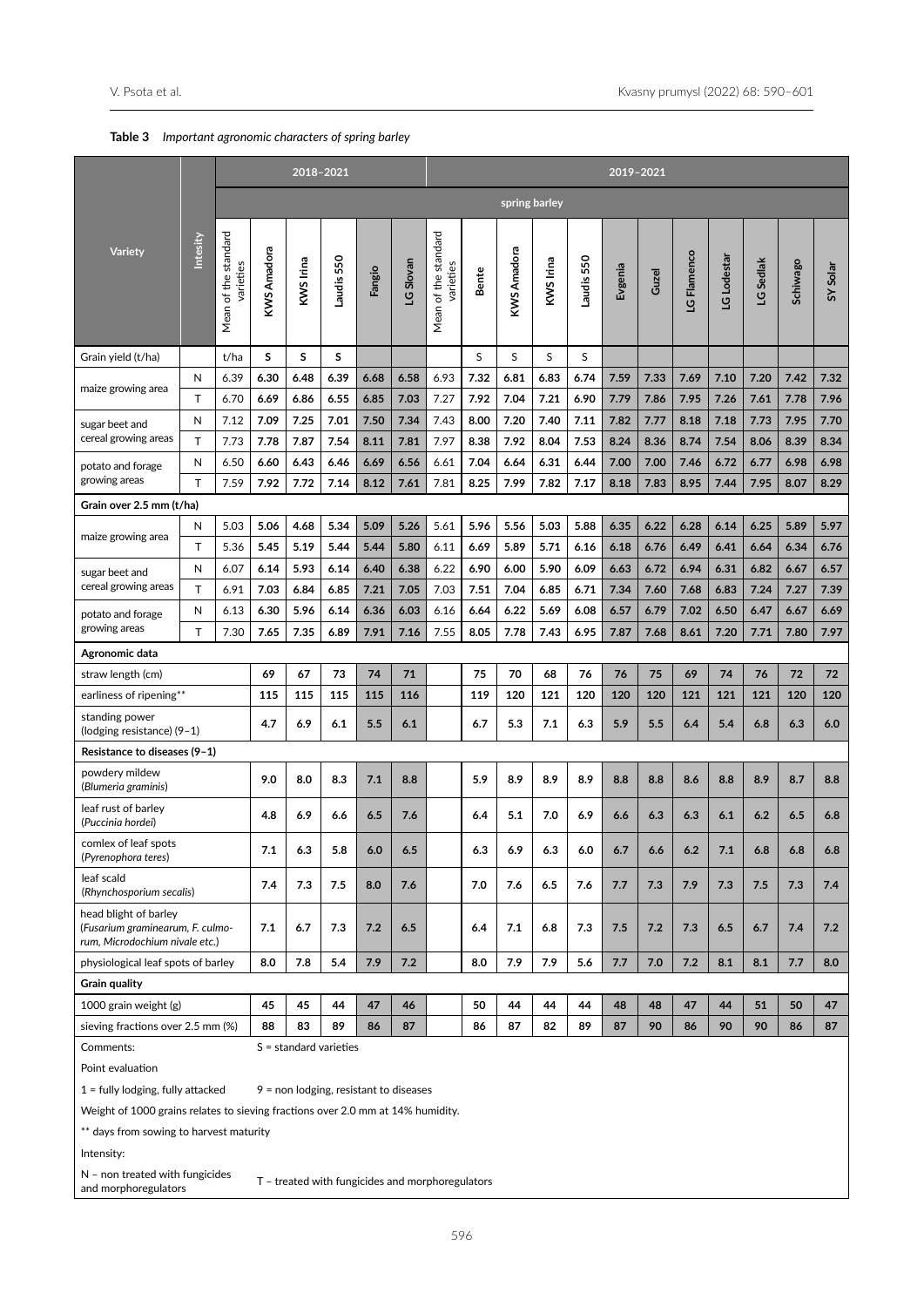|                                                                                 |                                                                      | 2019-2021                         |                          |                                          |                   |                |  |  |  |  |
|---------------------------------------------------------------------------------|----------------------------------------------------------------------|-----------------------------------|--------------------------|------------------------------------------|-------------------|----------------|--|--|--|--|
|                                                                                 |                                                                      |                                   |                          | winter barley                            |                   |                |  |  |  |  |
| <b>Variety</b>                                                                  |                                                                      | standard varieties<br>Mean of the | Leopard                  | Padura                                   | <b>KWS Ariane</b> | Suez           |  |  |  |  |
|                                                                                 |                                                                      |                                   | S                        | S                                        | S                 |                |  |  |  |  |
| Number of rows                                                                  |                                                                      |                                   | 2                        | 2                                        | $\overline{2}$    | $\overline{2}$ |  |  |  |  |
|                                                                                 | N                                                                    | 8.43                              | 8.51                     | 8.35                                     | 7.93              | 8.23           |  |  |  |  |
| Grain yield (t/ha)                                                              | T                                                                    | 9.42                              | 9.54                     | 9.30                                     | 9.17              | 9.33           |  |  |  |  |
|                                                                                 | N                                                                    | 6.75                              | 6.17                     | 7.33                                     | 6.73              | 7.37           |  |  |  |  |
| Grain over 2.5 mm (t/ha)                                                        | T                                                                    | 7.92                              | 7.53                     | 8.32                                     | 8.02              | 8.53           |  |  |  |  |
| Agronomic data                                                                  |                                                                      |                                   |                          |                                          |                   |                |  |  |  |  |
| straw length (cm)                                                               |                                                                      |                                   | 85                       | 92                                       | 87                | 85             |  |  |  |  |
| earliness of ripening**                                                         |                                                                      |                                   | 190                      | 189                                      | 189               | 190            |  |  |  |  |
| standing power (lodging resistance)                                             |                                                                      |                                   | 6.1                      | 6.4                                      | 6.6               | 5.8            |  |  |  |  |
| <b>Resistance to diseases</b>                                                   |                                                                      |                                   |                          |                                          |                   |                |  |  |  |  |
| powdery mildew (Blumeria graminis)                                              |                                                                      |                                   | 7.9                      | 7.9                                      | 8.4               | 8.2            |  |  |  |  |
| leaf rust of barley (Puccinia hordei)                                           |                                                                      | 7.9<br>7.2<br>8.1                 |                          |                                          |                   |                |  |  |  |  |
| comlex of leaf spots (Pyrenophora teres)                                        |                                                                      |                                   | 6.4                      | 7.4                                      | 7.2               | 7.2            |  |  |  |  |
| leaf scald (Rhynchosporium secalis)                                             |                                                                      |                                   | 6.5                      | 8.1                                      | 7.7               | 7.7            |  |  |  |  |
| head blight of barley                                                           | 7.2<br>(Fusarium graminearum, F. culmorum, Microdochium nivale etc.) |                                   |                          |                                          | 8.1               | 8.0            |  |  |  |  |
| physiological leaf spots of barley                                              |                                                                      |                                   | 7.4                      | 7.3                                      | 7.5<br>7.2        |                |  |  |  |  |
| <b>Grain quality</b>                                                            |                                                                      |                                   |                          |                                          |                   |                |  |  |  |  |
| 1000 grain weight (g)                                                           |                                                                      |                                   | 48                       | 49                                       | 43                | 44             |  |  |  |  |
| sieving fractions over 2.5 mm (%)                                               |                                                                      |                                   | 75                       | 88                                       | 86                | 90             |  |  |  |  |
| Comments:                                                                       |                                                                      |                                   | $S =$ standard varieties |                                          |                   |                |  |  |  |  |
| Point evaluation                                                                |                                                                      |                                   |                          |                                          |                   |                |  |  |  |  |
| $1 =$ fully lodging, fully attacked                                             |                                                                      |                                   |                          | $9$ = non lodging, resistant to diseases |                   |                |  |  |  |  |
| Weight of 1000 grains relates to sieving fractions over 2.0 mm at 14% humidity. |                                                                      |                                   |                          |                                          |                   |                |  |  |  |  |
| ** days from sowing to harvest maturity                                         |                                                                      |                                   |                          |                                          |                   |                |  |  |  |  |
| Intensity:                                                                      |                                                                      |                                   |                          |                                          |                   |                |  |  |  |  |
| N - non treated with fungicides and morphoregulators                            |                                                                      |                                   |                          |                                          |                   |                |  |  |  |  |
| T - treated with fungicides and morphoregulators                                |                                                                      |                                   |                          |                                          |                   |                |  |  |  |  |

## <span id="page-7-0"></span>**Table 4** *Important agronomic characters of winter barley*

the treated variant of growing in a potato area, high in both variants in sugar-beet-cereal areas, medium in both variants of growing in a maize area and in the untreated variant in a potato area.

The utility value is given by the combination of a very high yield of sieving fractions over 2.5 mm in the treated variant of growing in a potato growing area, high yield of sieving fractions over 2.5 mm in both variants of growing in sugar-beet-cereal areas and malting quality.

**LG Slovan** is a variety bred in the Czech Republic. At the optimal protein content (11.1%) in the non-malted grain, it gave the optimal level of the extract content (82.9%) and optimal level of the diastatic power (294 WK). The cell wall degradation was optimal (Kolbach index 42.0%). A greater difference was found between the relative extract value at 45 °C (38.8%) and the value of the Kolbach Index. Cell wall degradation was slow. The friability was at 80%, corresponding to the high β-glucan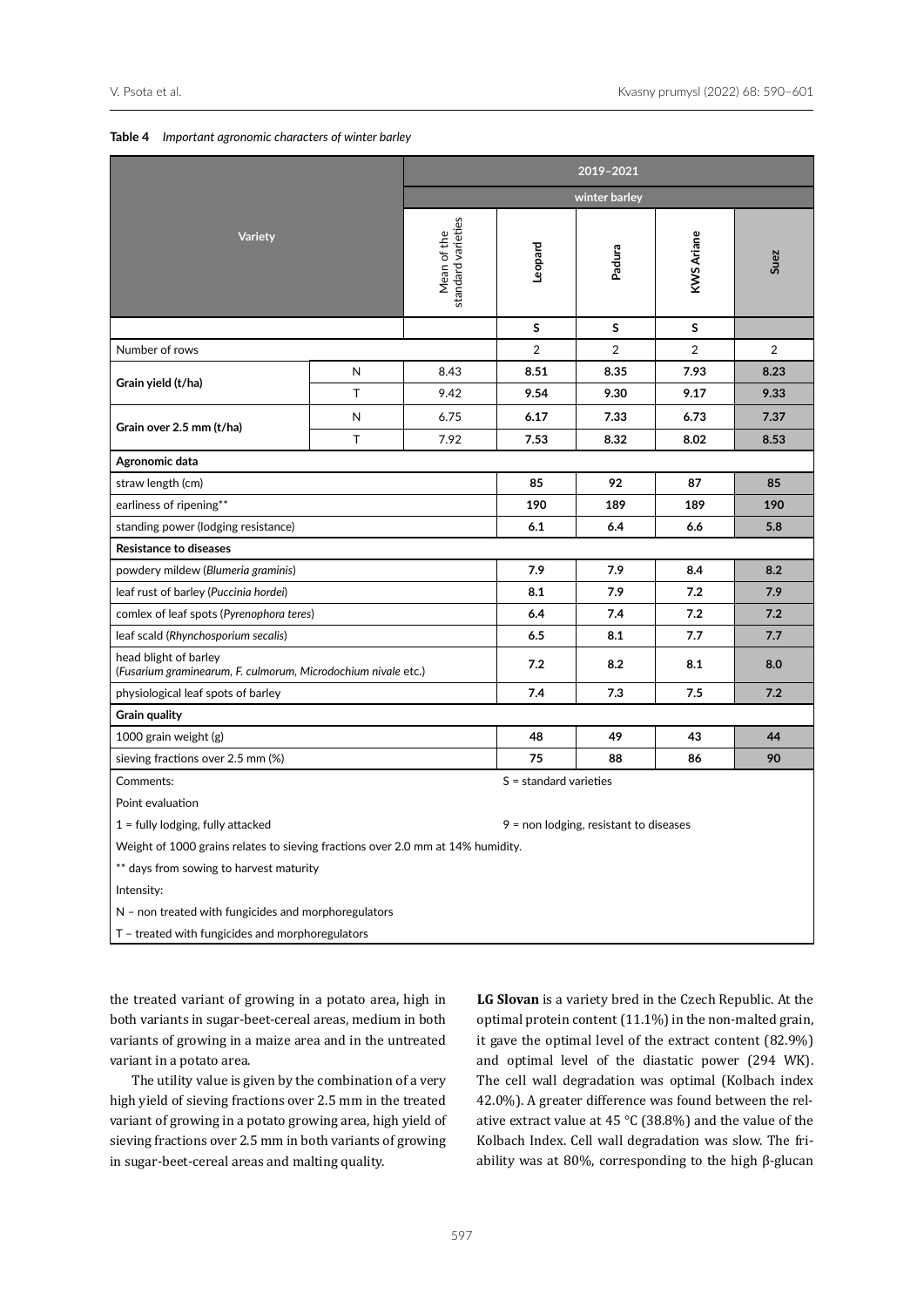content of the wort (200 mg/l). The quality of the wort was very low (apparent final attenuation 79.3%). In most cases, the variety provided clear wort with a higher level of malt colour (3.4 EBC). The FAN content of the wort was at a medium level (175 mg/l) and accounted for 22% of the soluble nitrogen. LG Slovan fulfilled the requirements specified in the application for the PGI 'České pivo' ([Euro](#page-11-2)[pean Committee of the Regions, 2008\)](#page-11-2) and for this reason the Research Institute of Brewing and Malting recommended it for the production of beer with the protected geographical indication 'České pivo' ([Table 2a](#page-3-0)).

LG Slovan is a malting, mid-early to mid-late variety. The plants are medium high. The variety is medium resistant to lodging, resistant to stem breaking. It provides medium big grains and a medium high portion of sieving fractions over 2.5 mm. The variety is resistant to powdery mildew of barley on the leaf, medium resistant to resistant to leaf rust of barley, medium resistant to the complex of leaf spots, medium resistant to resistant to scald of barley, medium resistant to head blight of barley. The variety achieved a high yield of grain over 2.5 mm in the treated variant of growing in a maize area and in the untreated variant in sugar-beet-cereal areas, medium high in the untreated variant of growing in a maize area and in the treated variant in sugar-beet-cereal areas, low in both variants of growing in a potato area.

The utility value is given by the combination of a high yield of sieving fractions over 2.5 mm in the treated variant of growing in the maize area and in the untreated variant of growing in the sugar-beet-cereal areas, medium resistance to resistance to brown rust of barley and malting quality meeting the requirements for the production of beer with the PGI 'České pivo'.

**Evgenia** is a variety bred in Germany. At the optimal protein content (10.5%) in the non-malted grain, it gave malt with the optimal extract content (83.2%) and optimal level of diastatic power (395 WK). Intensity of proteolytic modification was also optimal (Kolbach index 48.1%). The degradation of cell walls characterized by friability was at an optimal level (87%) and the β-glucan content of the wort was at a satisfactory level (166 mg/l). The composition of the wort was optimal (apparent final attenuation 81.5%). In most cases, the variety gave clear wort. The high FAN content (average 208 mg/l) in the wort, which accounted for 24% of the soluble nitrogen, is a benefit of the variety Evgenia ([Table 2b](#page-4-0)).

Evgenia is a malting, mid-early variety. The plants are medium high to high. The variety is medium resistant to lodging, medium resistant to stem breaking. It has medium big grains and a medium high portion of sieving fractions over 2.5 mm. The variety is resistant to powdery

mildew of barley on the leaf, medium resistant to leaf rust of barley, medium resistant to the complex of leaf spots, medium resistant to resistant to scald of barley, medium resistant to resistant to head blight of barley.

The variety achieved a very high yield of grain over 2.5 mm in the untreated variant of growing in a maize area, high in both variants in sugar-beet-cereal and potato areas, medium high in the treated variant of growing in a maize area.

The utility value is given by the combination of a very high yield of sieving fractions over 2.5 mm in the untreated variant of growing in a maize area, high yield of sieving fractions over 2.5 mm in both variants of growing in sugar-beet-cereal areas and a potato area and very good malting quality.

**Guzel** is a variety bred in France. At the optimal protein content (10.6%) in the non-malted grain, it gave the optimal level of the amylolytic modification (extract content in malt dry matter 83.0%, diastatic power 409 WK). Intensity of proteolytic modification was high (Kolbach index 53.2%). The strong proteolysis was accompanied by higher values of relative extract at 45 °C (53.6%) and malt colour (4.0 EBC). Cytolytic modification was at the optimal level (friability 93%, β-glucan content in wort 71 mg/l). The composition of the wort was optimal (apparent final attenuation 82.8%). The variety did not always provide clear wort. The advantage of Guzel is, besides the high quality of the wort, the low β-glucan content of the wort, the higher soluble nitrogen content (979 mg/l) and the high FAN content of the wort (237 mg/l). Thus, FAN accounted for 24% of the soluble nitrogen ([Table 2b\)](#page-4-0).

Guzel is a malting, mid-early to early variety. The plants are medium high to high. The variety is medium to less resistant to lodging, medium resistant to stem breaking. It provides medium big grain and high portion of sieving fractions over 2.5 mm. The variety is resistant to powdery mildew of barley on the leaf, medium resistant to leaf rust of barley, medium resistant to the complex of leaf spots, medium resistant to scald of barley, medium resistant to head blight of barley.

The variety achieved a very high yield of grain over 2.5 mm in the untreated variant of growing in maize and potato areas and in both variants of growing in sugar-beet-cereal areas, high in the treated variant in a maize area, medium in the treated variant of growing in a potato area.

The utility value is given by the combination of a very high yield of sieving fractions over 2.5 mm in the untreated variant of growing in the maize and potato areas and in both variants of growing in the sugar-beet-cereal production areas and malting quality.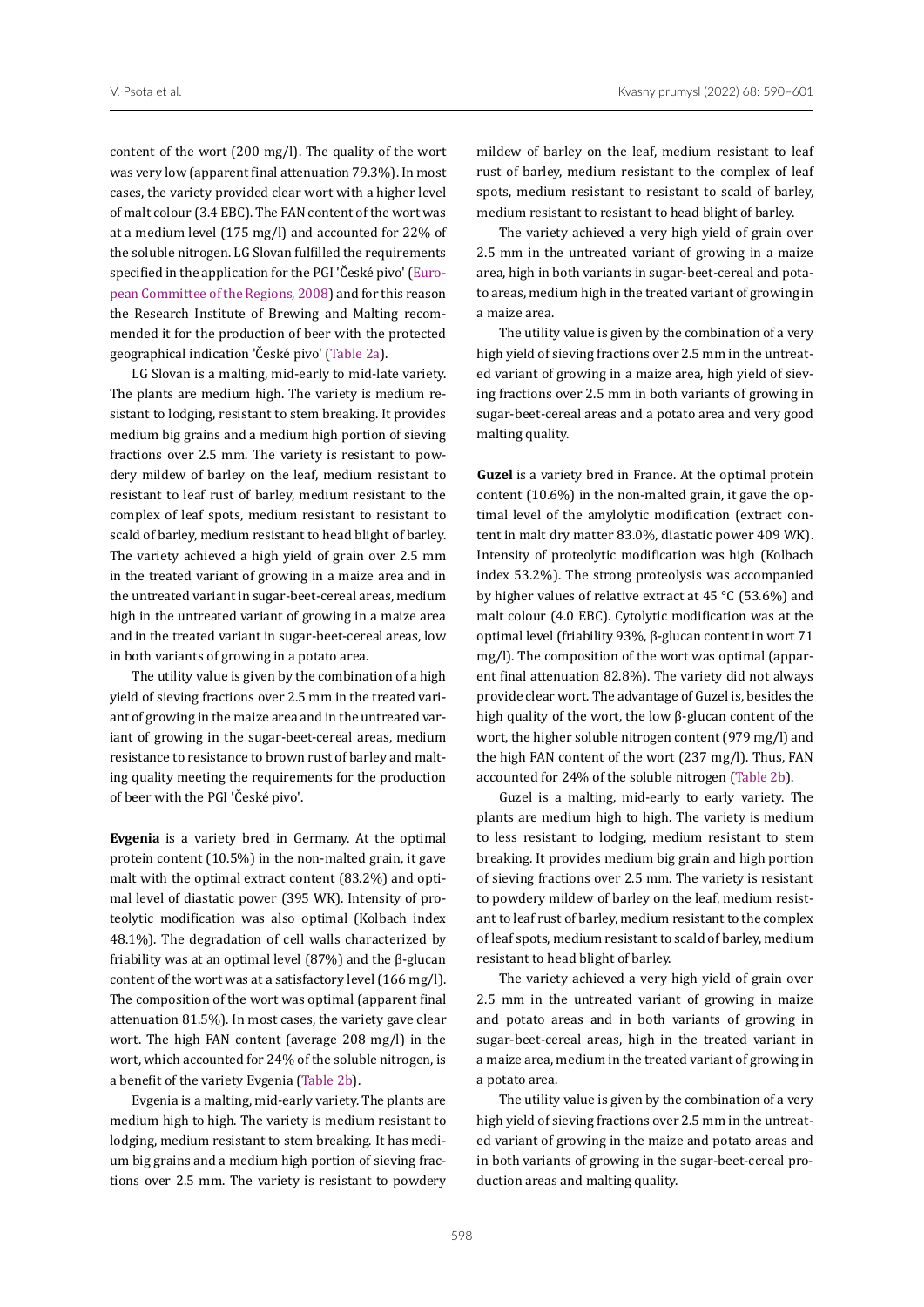The variety **LG Flamenco** was bred in the Netherlands. At the optimal protein content (10.3%) in the non-malted grain, it provided malt with the optimal extract content (82.9%) and optimal level of the diastatic power (309 WK). Intensity of proteolytic modification was also good (Kolbach index 47.7%). The degradation of cell walls was at an optimal level (friability 86%). The β-glucan content of the wort was at a satisfactory level (178 mg/l). The wort composition was satisfactory (apparent final attenuation 80.7%). The variety gave clear wort nearly in most cases. The advantage of LG Flamenco is a higher FAN content (198 mg/l on average), which represents 23% of soluble nitrogen. [\(Table 2b\)](#page-4-0).

According to the [EU Plant Variety Database \(2022\),](#page-11-5) the variety is registered in France and Germany.

LG Flamenco is a malting, mid-early variety. The plants are medium high to low. The variety is medium to resistant to lodging, medium resistant to resistant to stem breaking. It has medium big grains and a medium high portion of sieving fractions over 2.5 mm. The variety is resistant to powdery mildew of barley on the leaf, medium resistant to leaf rust of barley, medium resistant to the complex of leaf spots, resistant to scald of barley, medium resistant to head blight of barley. The variety achieved a very high yield of grain over 2.5 mm in the untreated variant of growing in a maize area and in both variants in sugar-beet-cereal and potato areas, high in the treated variant of growing in a maize area.

The utility value is given by the combination of a very high yield of sieving fractions over 2.5 mm in the untreated variant of growing in a maize area and in both variants of growing in sugar-beet and cereal production areas and a potato area, high yield of sieving fractions over 2.5 mm in the treated variant of growing in a maize area and a very good malting quality.

**LG Lodestar** is a variety bred in Great Britain. At the optimal protein content (10.7%) in the non-malted grain, it gave malt with a satisfactory extract content in malt dry matter (82.5%) and optimal level of diastatic power (302 WK). level of diastatic power (302 WK). Intensity of proteolytic modification was optimal (Kolbach index 44.3%). The cell wall degradation was at the optimal level (friability 89%) and the β-glucan content of the wort was at a satisfactory level (151 mg/l). The wort composition was optimal (apparent final attenuation 81.6%). In all cases, the variety provided clear wort. FAN was medium (on average 182 mg/l), it accounted for 22% of soluble nitrogen. LG Lodestar had low to zero lipoxygenase activity (LOX). The advantages of LG Lodestar include low to zero LOX activity which achieved the following average values in the respective years: ˂2.00; ˂2.00 and 1.84 U/mg. ([Table 2b\)](#page-4-0).

According to the [EU Plant Variety Database \(2022\),](#page-11-5) the variety is registered in Slovak Republik (Psota et al., 2018).

LG Lodestar is a malting, mid-late to late variety. The plants are medium high. The variety is medium to less resistant to lodging, medium resistant to resistant to stem breaking. It has small grains and a high portion of sieving fractions over 2.5 mm. The variety is resistant to powdery mildew of barley on the leaf, medium resistant to leaf rust of barley, medium resistant to the complex of leaf spots, medium resistant to scald of barley, medium resistant to head blight of barley. The variety achieved a high yield of grain over 2.5 mm in the untreated variant of growing in a maize area, medium high to high in the untreated variant in a potato area, medium high in the treated variant of growing in maize and in the untreated variant in sugar-beet-cereal areas and low in the treated variant in sugar-beet-cereal and in potato areas.

The utility value is given by the combination of a high yield of sieving fractions over 2.5 mm in the untreated variant of growing in the maize area, very good malting quality and low to zero lipoxygenase activity.

**LG Sedlak** is a variety bred in the Czech Republic. At the optimal protein content (11%) in the non-malted grain, it gave malt with the acceptable extract content (82.3%) and suitable level of the diastatic power (273 WK). Degradation of nitrogenous substances was very low (Kolbach index 39.5%). The cell wall degradation was very slow (friability 80%), corresponding to the very high β-glucan content in wort (316 mg/l). Quality of the wort was low (apparent final attenuation 79.7%). The wort was not always clear. FAN content in the wort was at medium level (171 mg/l) and accounted for 22% of soluble nitrogen. LG Sedlak fulfilled the requirements set out in the application for the PGI 'České pivo' ([European Committee of the Re](#page-11-2)[gions, 2008\)](#page-11-2) and was therefore recommended by the Research Institute of Brewing and Malting for the production of beer with the protected geographical indication 'České pivo' ([Table 2b\)](#page-4-0).

LG Sedlak is a malting, mid-early variety. The plants are medium high to high. The variety is medium resistant to lodging, resistant to stem breaking. It has big grain and high portion of sieving fractions over 2.5 mm. The variety is resistant to powdery mildew of barley on the leaf, medium resistant to leaf rust of barley, medium resistant to the complex of leaf spots, medium resistant to resistant to scald of barley, medium resistant to head blight of barley. The variety achieved a high yield of grain over 2.5 mm in both variants of growing in a maize area and in the untreated variant in sugar-beet-cereal areas, in the treated variant in sugar-beet-cereal areas and medium high in both variants of growing in a potato area.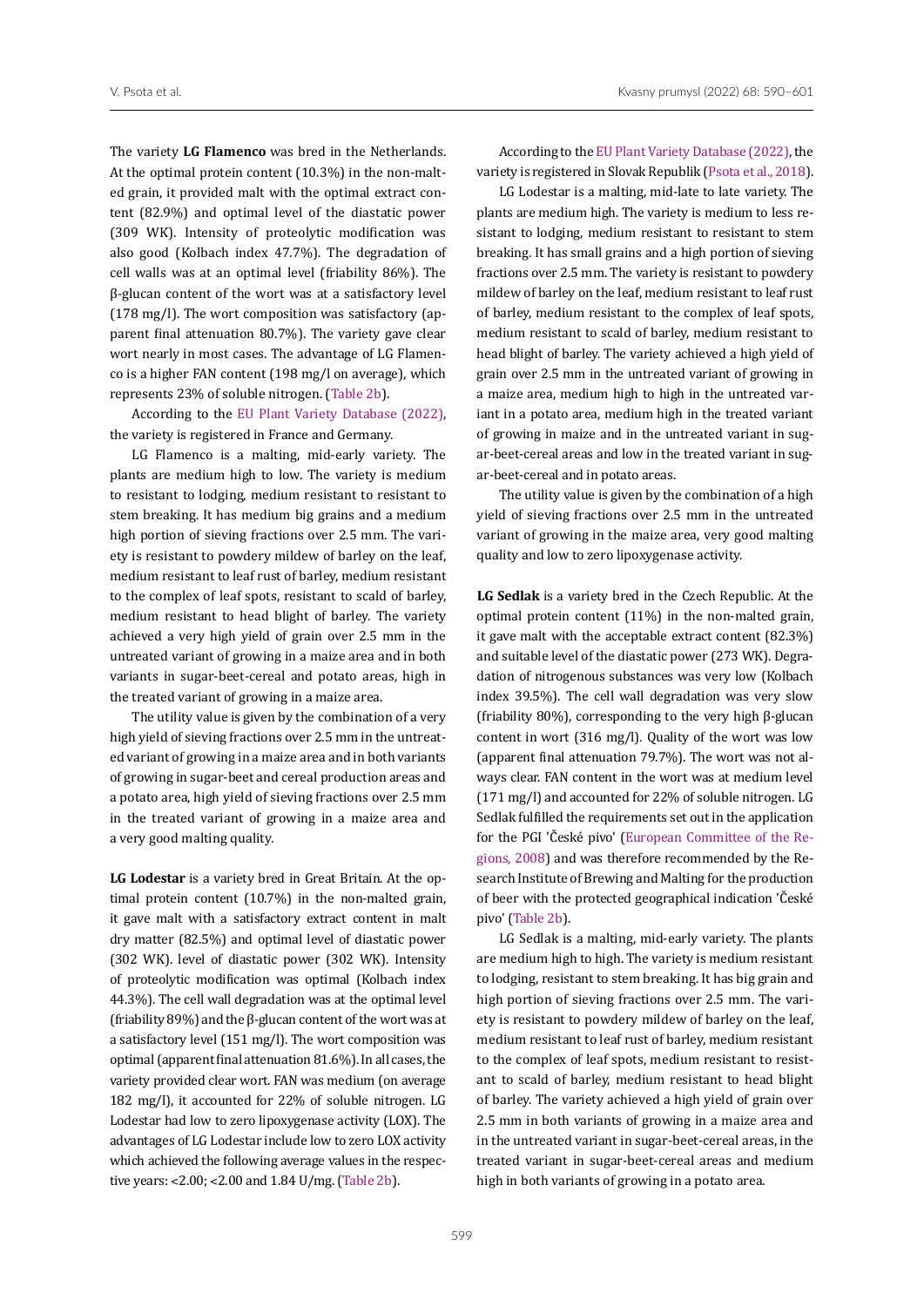The utility value is given by the combination of a high yield of sieving fractions over 2.5 mm in the untreated variant of growing in the sugar-beet and cereal production areas and in both variants of growing in the maize area and malting quality meeting the requirements for the production of beer with the PGI 'České pivo'.

**Schiwago** is a variety bred in Germany. At the optimal protein content (10.5%) in the non-malted grain, it gave malt with the optimal level of the amylolytic modification. Extract content in malt dry matter (83.6%) and diastatic power (407 WK) were at the optimal level of amylolytic modification. Intensity of proteolytic modification was strong (Kolbach index 51.6%). Strong proteolysis was accompanied with higher values of relative extract at 45°C (54.3%) and wort colour (4.7 EBC). Cytolytic modification was at the optimal level (friability 96%; β-glucan content in wort 42 mg/l). The composition of wort was optimal (apparent final attenuation 81.8%), wort was not always clear. The advantage of Schiwago, besides its rich extract and rapid degradation of cell walls, is the higher soluble nitrogen content (941 mg/l) and the high FAN content of the wort (228 mg/l). Thus, FAN accounted for 24% of the soluble nitrogen ([Table 2b](#page-4-0)).

According to the [EU Plant Variety Database \(2022\),](#page-11-5) the variety Schiwago is registered in Germany, France and Poland.

Schiwago is a malting, mid-early variety. The plants are medium high. The variety is medium resistant to lodging, medium resistant to stem breaking. Its grain is big, with medium high portion of sieving fractions over 2.5 mm. The variety is resistant to powdery mildew of barley on the leaf, medium resistant to leaf rust of barley, medium resistant to the complex of leaf spots, medium resistant to scald of barley, medium resistant to head blight of barley. The variety achieved a high to very high yield of grain over 2.5 mm in the untreated variant of growing in sugar-beet-cereal areas and in a potato area, medium high to high in the untreated variant of growing in a maize area and in the treated variant in sugar-beet-cereal areas, medium in the treated variant in maize and potato areas.

The utility value is given by the combination of a high to very high yield of sieving fractions over 2.5 mm in the untreated variant of growing in the sugar-beet and cereal and potato production areas and malting quality.

The variety **SY Solar**, was bred in Great Britain. At the optimal protein content (10.3%) in the non-malted grain, it gave malt with the suitable extract content (82.6%) and optimal level of diastatic power (313 WK). Intensity of proteolytic modification was also optimal (Kolbach index 45.6%). Cytolytic modification achieved optimal values

(friability 88%, β-glucan content in wort 132 mg/l). The wort composition was good (apparent final attenuation 81.6%) and wort was clear in all cases. FAN content in the wort was at a medium level (184 mg/l) and accounted for 23% of soluble nitrogen [\(Table 2b\)](#page-4-0).

According to the [EU Plant Variety Database \(2022\),](#page-11-5) the variety is registered in Austria, Germany, Estonia, Lithuania and Latvia.

SY Solar is a malting, mid-early variety. The plants are medium high. The variety is medium resistant to lodging, medium resistant to stem breaking. It provides medium big grain and medium high portion of sieving fractions over 2.5 mm. The variety is resistant to powdery mildew of barley on the leaf, medium resistant to leaf rust of barley, medium resistant to the complex of leaf spots, medium resistant to scald of barley, medium resistant to head blight of barley. The yield of grain over 2.5 mm in the untreated variant of growing in a potato area is high to very high, in both variants of growing in a maize area and sugar-beet-cereal areas and in the treated variant in a potato area high.

The utility value is given by the combination of a high to very high yield of sieving fractions over 2.5 mm in the untreated variant of growing in a potato production area, high yield of grain in both variants of growing in maize, sugar-beet-cereal production areas and treated variant of growing in a potato area and very good malting quality.

**Suez** is a winter barley variety bred in Austria. At the optimal protein content (10.3%) in the non-malted grain, it gave malt with the low extract content (81.9%), but with the optimal level of diastatic power (462 WK). Degradation of nitrogenous substances was optimal (Kolbach index 45.1%). The degradation of cell walls was optimal (friability 86%) and the β-glucan content of the wort was at a satisfactory level (158 mg/l). The wort composition was optimal (apparent final attenuation 82.4%). The wort provided by the variety was not always clear. FAN content in the wort was at the medium level (179 mg/l), forming 21% of soluble nitrogen ([Table 2c](#page-5-0)).

According to the [EU Plant Variety Database \(2022\),](#page-11-5) the variety is registered in Croatia, Poland and the Slovak Republic.

Suez is a two-row, mid-late variety. The plants are low. The variety is medium resistant to lodging, medium resistant to resistant to stem breaking. It provides medium big to small grain and high portion of sieving fractions over 2.5 mm. The variety is resistant to powdery mildew of barley on the leaf, resistant to leaf rust of barley, medium resistant to the complex of leaf spots, medium resistant to resistant to scald of barley. According to cold hardiness tests, the variety is less resistant to frost. Within the collection of two-row varieties in both variants of growing, the yield of